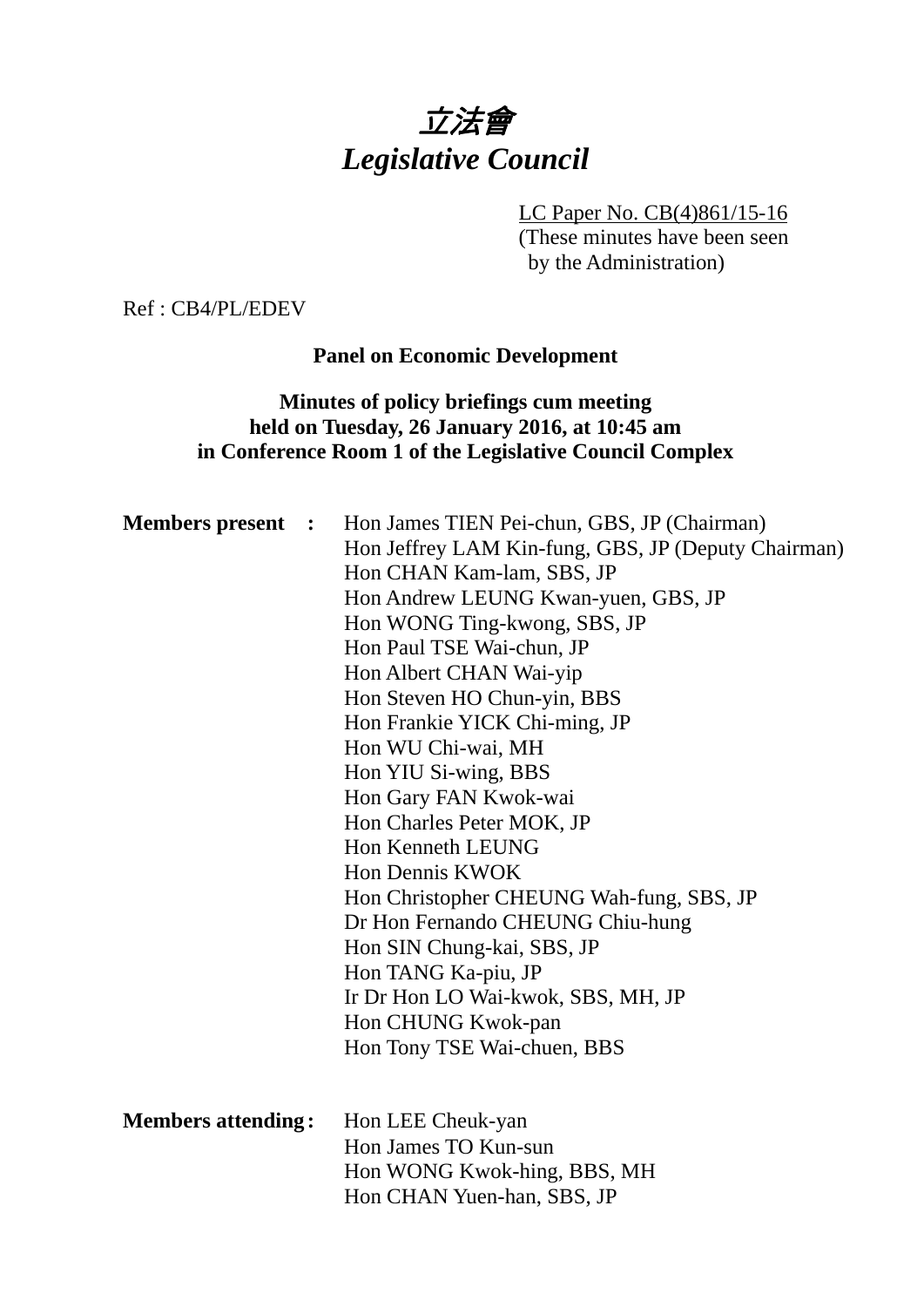|                                     | <b>Members absent :</b> Dr Hon LAM Tai-fai, SBS, JP<br>Dr Hon LEUNG Ka-lau<br>Dr Hon Elizabeth QUAT, JP                                                                                                                                                                                    |
|-------------------------------------|--------------------------------------------------------------------------------------------------------------------------------------------------------------------------------------------------------------------------------------------------------------------------------------------|
| <b>Public Officers</b><br>attending | Agenda item IV<br>Mr Gregory SO, GBS, JP<br>Secretary for Commerce and Economic<br>Development<br>Mr Philip YUNG, JP<br>Permanent Secretary for Commerce and Economic<br>Development (Commerce, Industry and Tourism)<br>Mr Godfrey LEUNG, JP<br>Under Secretary for Commerce and Economic |
|                                     | Development<br>Miss Cathy CHU, JP<br><b>Commissioner for Tourism</b><br>Ms Carol YUEN, JP<br>Deputy Secretary for Commerce and Economic<br>Development (Commerce and Industry)1                                                                                                            |
|                                     | Mrs Alice CHEUNG, JP<br>Deputy Secretary for Commerce and Economic<br>Development (Commerce and Industry)3<br>Agenda item V                                                                                                                                                                |
|                                     | Mr WONG Kam-sing, JP<br>Secretary for the Environment<br>Ms Christine LOH, JP<br>Under Secretary for the Environment<br>Mr Vincent LIU, JP<br>Deputy Secretary for the Environment                                                                                                         |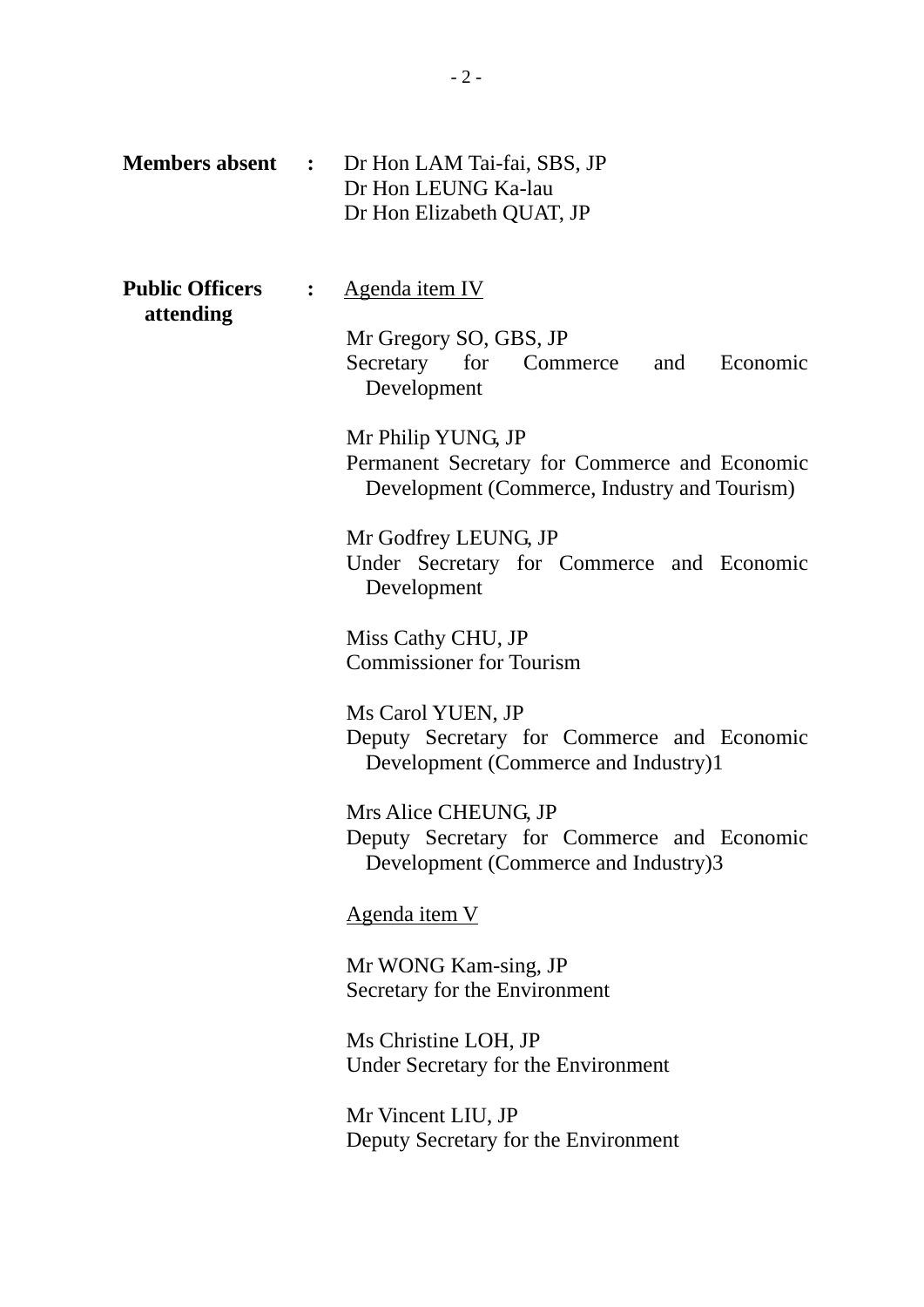Agenda item VI

Professor Anthony CHEUNG, GBS, JP Secretary for Transport and Housing

Mr Joseph LAI, JP Permanent Secretary for Transport and Housing (Transport)

Mr YAU Shing-mu, JP Under Secretary for Transport and Housing

Ms Maisie CHENG, JP Director of Marine

Mr Norman LO, AE, JP Director-General of Civil Aviation

Mr Wallace LAU Deputy Secretary for Transport and Housing (Transport)4

Miss Joey LAM, JP Deputy Secretary for Transport and Housing (Transport)5

Mr Andy YAU, JP Head (Airport Expansion Project Coordination Office)

Agenda item VII

Mr Joseph LAI, JP Permanent Secretary for Transport and Housing (Transport)

Ms Maisie CHENG, JP Director of Marine

Miss Joey LAM, JP Deputy Secretary for Transport and Housing (Transport)5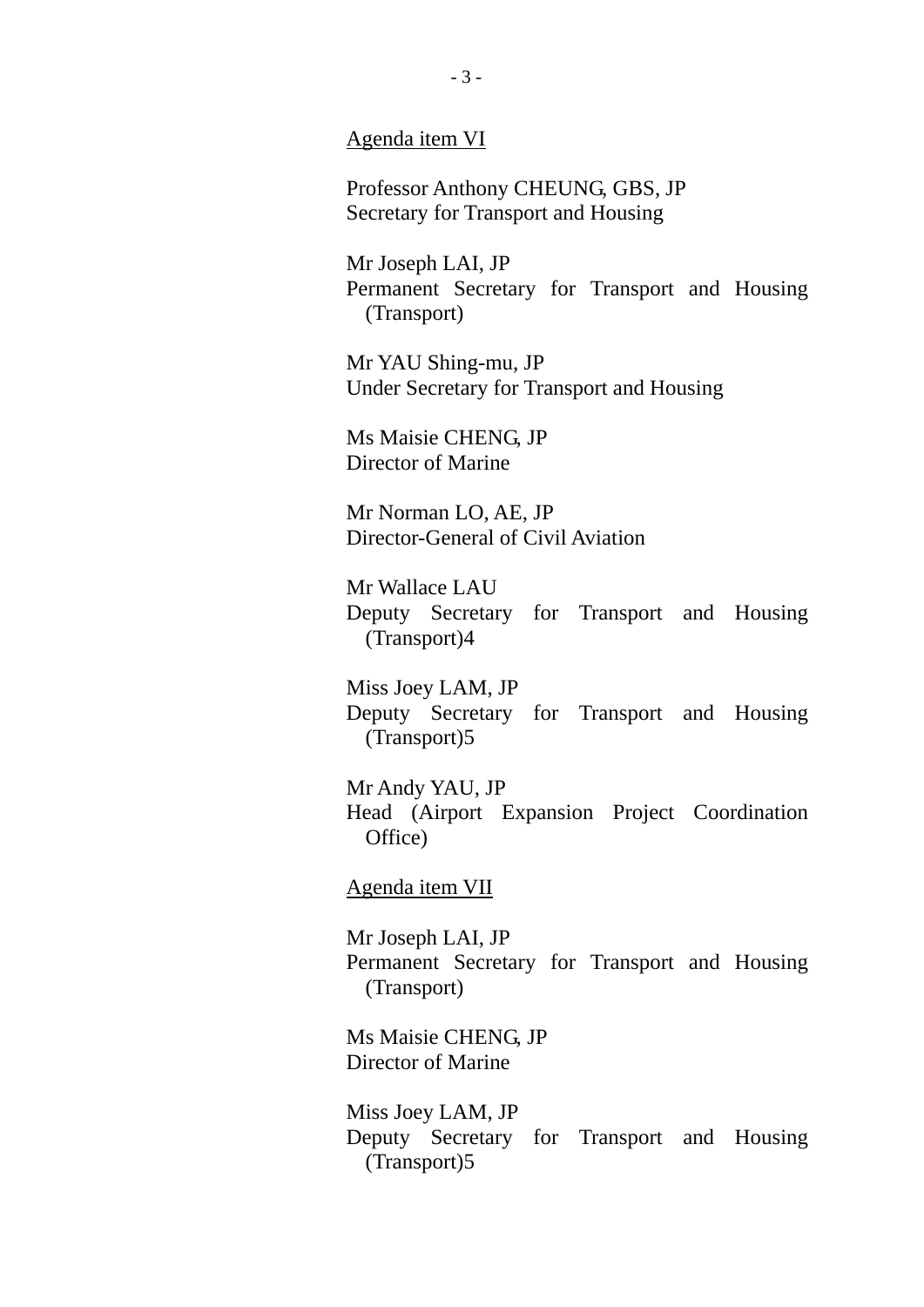|                                             | Mr Freely CHENG<br>Deputy Director of Marine (Special Duties)                                             |
|---------------------------------------------|-----------------------------------------------------------------------------------------------------------|
|                                             | Mr Gilbert MO<br>Deputy Law Draftsman (Bilingual Drafting and<br>Administration)<br>Department of Justice |
|                                             | Agenda item VIII                                                                                          |
|                                             | Mr Joseph LAI, JP<br>Permanent Secretary for Transport and Housing<br>(Transport)                         |
|                                             | Mr Norman LO, AE, JP<br>Director-General of Civil Aviation                                                |
|                                             | Mr Wallace LAU<br>Deputy Secretary for Transport and Housing<br>(Transport)4                              |
| <b>Clerk in attendance:</b>                 | Mr Anthony CHU<br>Chief Council Secretary (4)1                                                            |
| <b>Staff in attendance : Ms Shirley TAM</b> | Senior Council Secretary (4)5                                                                             |
|                                             | Ms Lauren LI<br>Council Secretary (4)5                                                                    |
|                                             | Ms Zoe TONG<br>Legislative Assistant (4)5                                                                 |

(LC Paper No. CB(4)481/15-16 — Minutes of meeting on 15 December 2015)

Action

The minutes of the meeting held on 15 December 2015 were confirmed.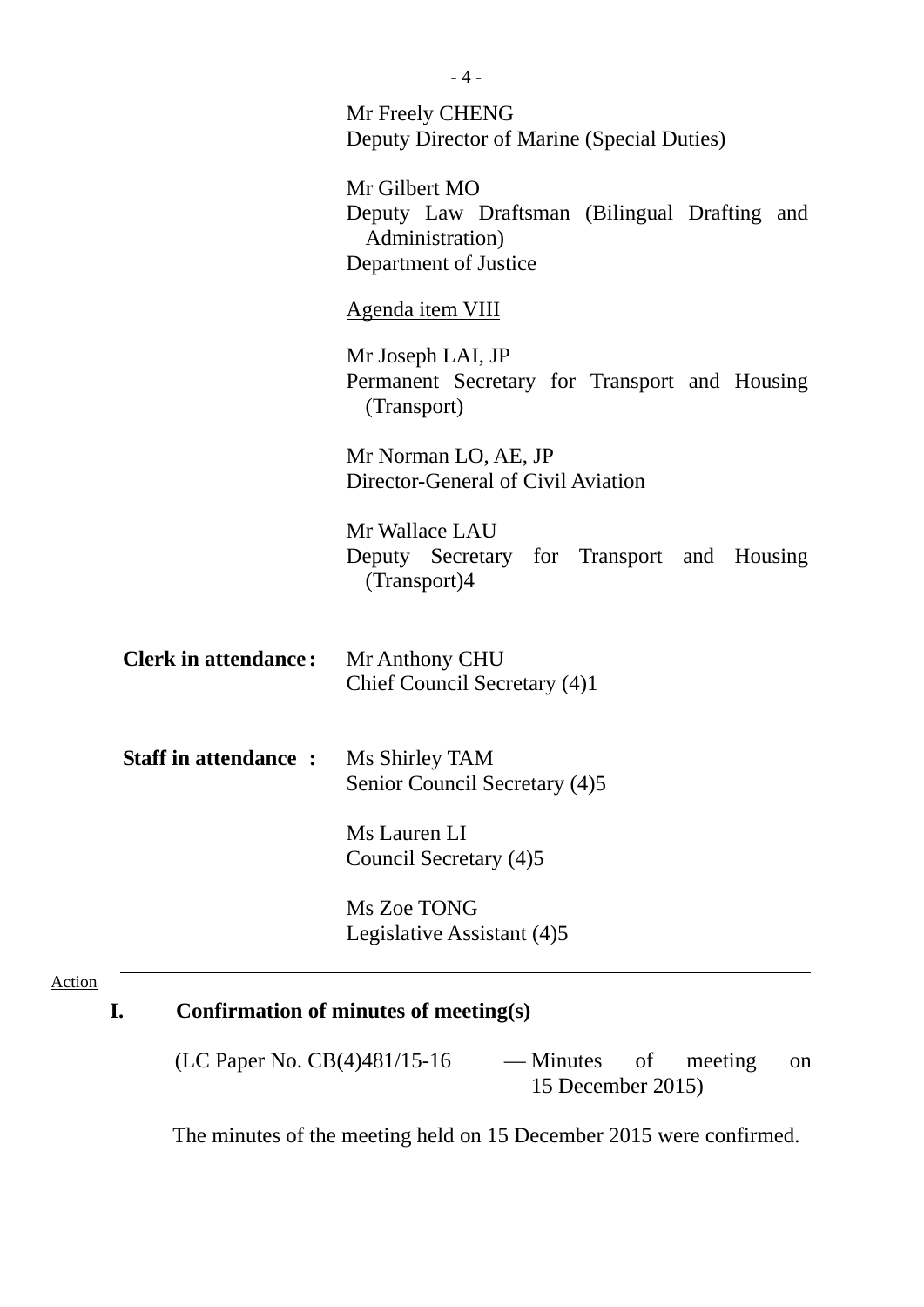#### **II. Information paper(s) issued since the last regular meeting**

- $(LC$  Paper No  $CB(4)424/15-16(01)$  Administration's paper on tables and graphs showing the import and retail prices of major oil products from December 2013 to November 2015
- LC Paper No.  $CB(4)476/15-16(01)$  Letter dated 18 December 2015 from Dr Hon Fernando CHEUNG on the Food Trucks Scheme (Chinese version only))
- 2. Members noted the above papers issued since the last regular meeting.

#### **III. Items for discussion at the next meeting**

 $(LC$  Paper No.  $CB(4)483/15-16(01)$  — List of outstanding items for discussion

LC Paper No.  $CB(4)483/15-16(02)$  — List of follow-up actions)

3. Members agreed to discuss the following items at the next regular meeting scheduled for Monday, 22 February 2016 at 10:45 am –

- (a) Hong Kong Tourism Board Work Plan for 2016-2017; and
- (b) Update on Hong Kong Disneyland Resort.

4. Members noted that the regular meetings originally scheduled for 23 March and 25 April 2016 had been rescheduled to be held on Thursday, 24 March 2016 at 10:45 am and Tuesday, 19 April 2016 at 10:45 am respectively.

5. The Chairman drew members' attention to Dr Fernando CHEUNG Chiu-hung's suggestion raised at the Panel meeting on 15 December 2015 and in his letter (LC Paper No. CB(4)476/15-16(01)) (Chinese version only) on holding a public hearing to receive public views on the Food Trucks Scheme. He instructed the Clerk to seek members' views on the suggestion by circulation after the meeting.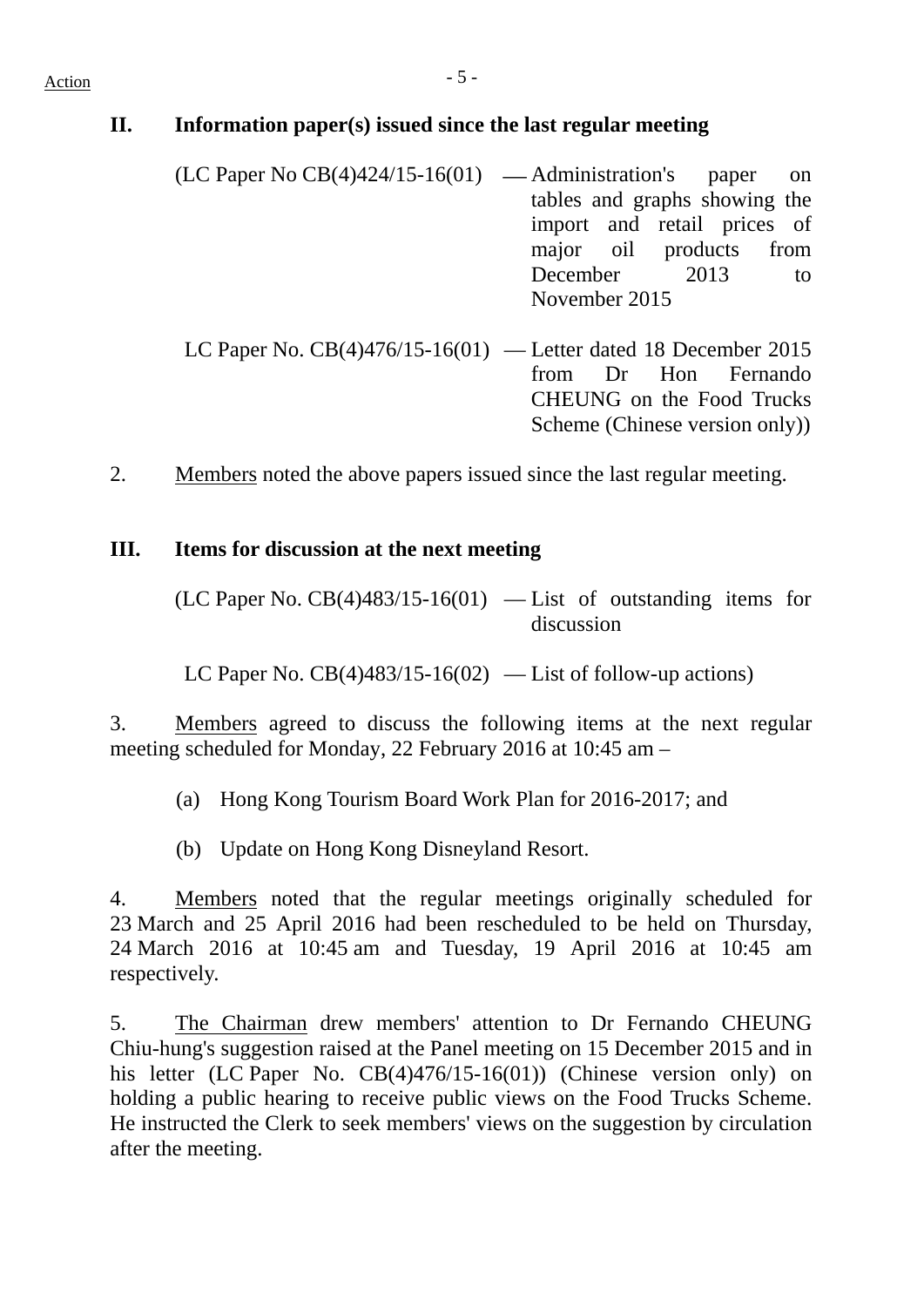(*Post-meeting note*: Members had been invited to indicate their views on this matter vide LC Paper No. CB(4)541/15-16 issued on 27 January 2016. By the deadline on 1 February 2016, a majority of them did not support the suggestion.)

# **IV. Briefing by the Secretary for Commerce and Economic Development on relevant policy initiatives in the Chief Executive's 2016 Policy Address**

(LC Paper No.  $CB(4)483/15-16(03)$  — Administration's paper on 2016 Policy **Address** Policy Initiatives of the Commerce, Industry and Tourism Branch, Commerce and Economic Development Bureau)

6. At the invitation of the Chairman, Secretary for Commerce and Economic Development ("SCED") briefed members on the policy initiatives of the Commerce, Industry and Tourism Branch of the Commerce and Economic Development Bureau ("CEDB").

(*Post meeting note*: The speaking note of SCED was issued to Members vide LC Paper No. CB(4)537/15-16(01) on 26 January 2016.)

# Tourism

# *Developing new tourist attractions*

7. Noting that the tourism industry was facing mounting challenges and competition, especially with the impending inauguration of the Shanghai Disney Resort ("SHD") in June 2016, Mr WONG Kwok-hing enquired about the Administration's plans in developing in-depth tours, cultural tourism and eco-tourism to attract tourists. Suggestions could also be given to developing tourist attractions featuring celebrities in the show business. In this regard, Mr WONG hoped that a task force could be established to follow up on the matter.

8. SCED agreed that the focus of in-depth tours, cultural tourism and eco-tourism could showcase the uniqueness of Hong Kong. Collaboration between the Hong Kong Tourism Board ("HKTB") and the tourism industry was encouraged to develop new features under these aspects as far as practicable. As regards tourist attractions featuring celebrities, he advised that a theme-based exhibition featuring the life of the martial art star Mr Bruce LEE was being held at the Hong Kong Heritage Museum.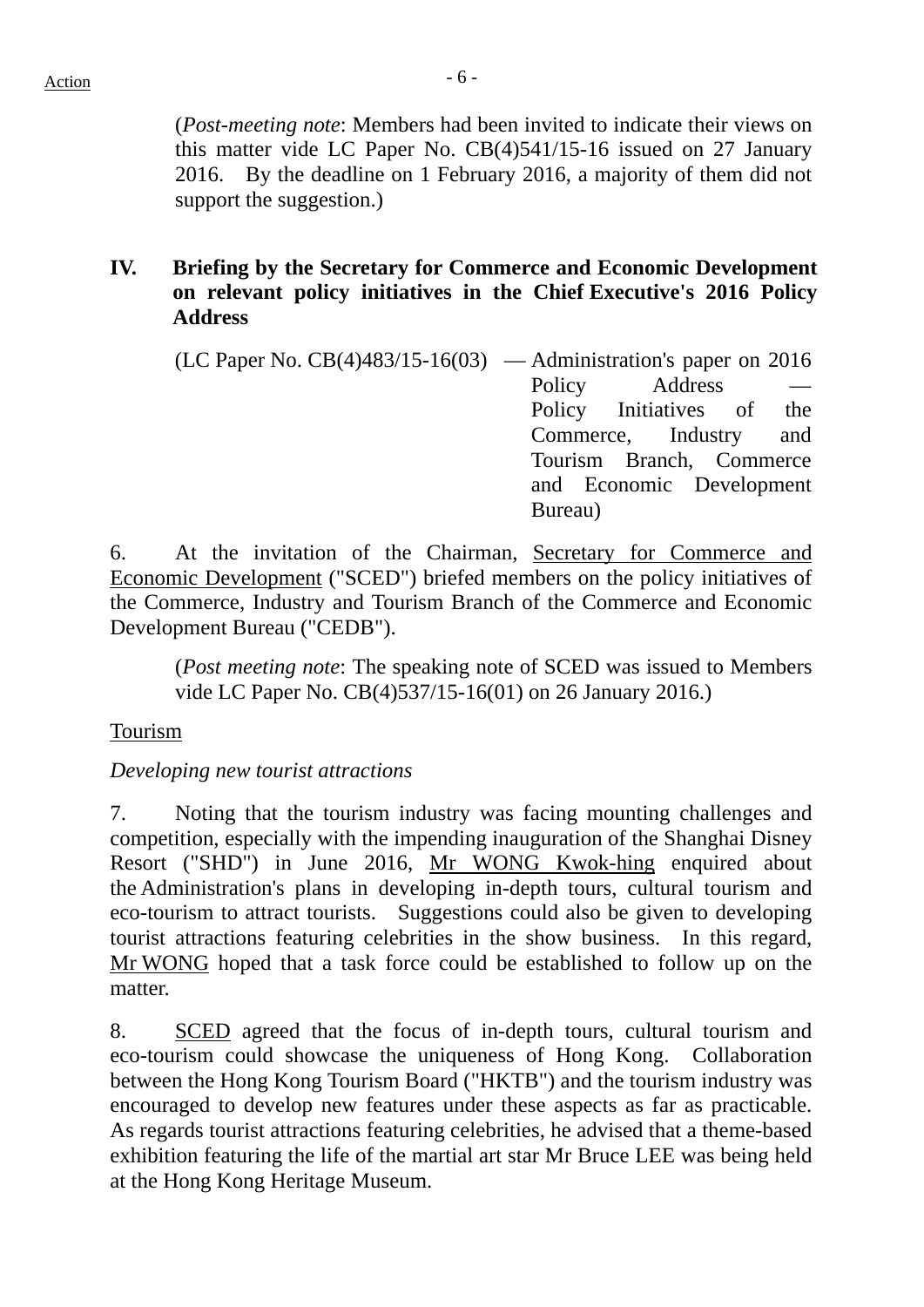9. Mr Kenneth LEUNG opined that Hong Kong lacked two museums, namely a large-scale film museum and a museum of art and literature. Mr LEUNG considered that the large-scale museum of film was necessary as the existing Film Archive which was inconveniently located at Sai Wan Ho was small in scale. The new art and literature museum should showcase exhibitions of famous writers and painters who were connected to Hong Kong and were well known to the Chinese community worldwide. Mr LEUNG was of the view that cross-bureau cooperation between CEDB and the Home Affairs Bureau was necessary in taking forward the establishment of such museums. SCED agreed that cross-bureau effort was essential and advised that the Administration had cooperated with the trade in bringing about new tourist spots and attractions like Sun Yat-sen Historical Trail, PMQ, the former Central Police Station Compound in Central and itineraries featuring Poon Choi feasts.

10. Mr YIU Si-wing enquired about the details and timeline of developing Kai Tak as a new tourist attraction, as Hong Kong lacked new major tourist attractions. In this regard, he also enquired about the factors that the Administration considered in developing new tourist attractions. C for T advised that the consultation work on the tourism node of Kai Tak Fantasy, driven by the Development Bureau, had just completed. It was envisaged that the project would be commissioned in phases since early 2020's.

11. Mr CHUNG Kwok-pan enquired if the Administration had any plans to develop tourist attractions in the 18 districts respectively according to each district's own characteristics. Mr CHUNG proposed that the development plans could start with Kowloon East, Sham Shui Po and Kwun Tong. For instance, tourist attractions related to the clothing industry could be developed in Sham Shui Po.

12. Miss CHAN Yuen-han echoed Mr CHUNG Kwok-pan's views that tourist attractions aligned with the district's own characteristics should be developed in the 18 districts, such as Sham Shui Po. She expressed concern about the slow progress of the Administration in taking forward members' suggestions, and that the Administration's actions could not address the public calls relating to tourism development.

13. SCED advised that the Administration had earlier exchanged views with members on exploring new attractions in various districts. CEDB had also encouraged HKTB to explore the possibilities of developing district tourist attractions in Sham Shui Po. He undertook to explore options for the matter concerned. In response to Mr CHUNG Kwok-pan's enquiry about the implementation schedule, SCED replied that CEDB was engaging in discussion with the tourism industry and hopefully more concrete proposals could be worked out shortly.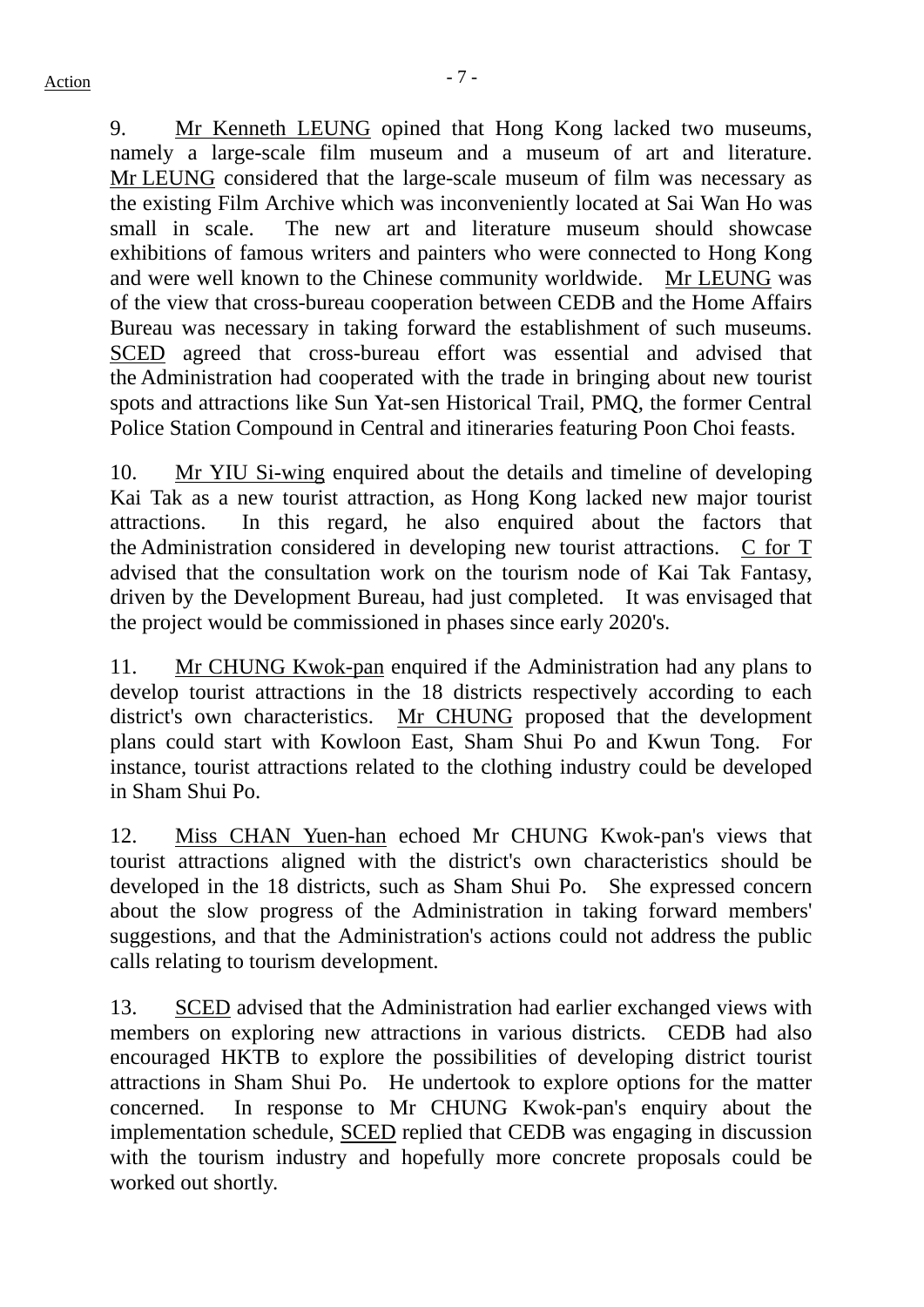*Reinventing Hong Kong's tourism image and tackling problems facing the tourism industry* 

14. Mr YIU Si-wing opined that Hong Kong's tourism image had been tarnished due to problems arising from the protests against Mainland visitors and coerced shopping. As the Administration's efforts in reinventing Hong Kong's tourism image only focused on promotion, Mr YIU enquired about the concrete measures to be devised by the Administration in reconstructing Hong Kong's hospitable image, especially for Mainland tourists. SCED advised that some Members had in the past expressed views that, with the substantial number of Mainland visitors, more marketing work should be targeted at overseas markets. Taking into consideration these views and the current situation, about 75% of HKTB's resources would be devoted to overseas markets. The remaining 25% would be allocated to the Mainland market, with the bulk going to non-Guangdong provinces. He stressed that the promotion of quality tourism in Hong Kong aimed to enhance tourists' travel experience in Hong Kong and attract more overnight and high value-added visitors.

15. Mr Christopher CHEUNG enquired about the Administration's initiatives in revamping the tourism industry in Hong Kong, reconstructing Hong Kong's hospitable image, as well as combating the challenges faced by the industry. SCED agreed that Hong Kong's tourism industry should not only focus on shopping since Hong Kong was facing keen competition from the Mainland and neighbouring countries, the currencies of which had depreciated recently. SCED called for unity within the trade to restore Hong Kong's hospitable image, and said that the Government supported the new measures implemented by the Travel Industry Council of Hong Kong ("TIC") against unfair trade practices targeted at Mainland inbound tour groups. He encouraged the trade to express their views to and strengthen communication with TIC.

16. Mr CHUNG Kwok-pan referred to recent media reports on an incident in which a Mainland visitor died after he had allegedly been attacked during a row over shopping issues but it was subsequently clarified that the said tourist had died of a heart attack. Opining that such a misunderstanding would scare Mainland tourists away, Mr CHUNG asked if the Administration had done anything to clarify the misunderstanding with the Mainland market. C for T advised that the Administration attached great importance to clarifying any misunderstandings with Mainland tourists as soon as possible, and that HKTB had done so through traditional channels like newspapers and social media such as QQ.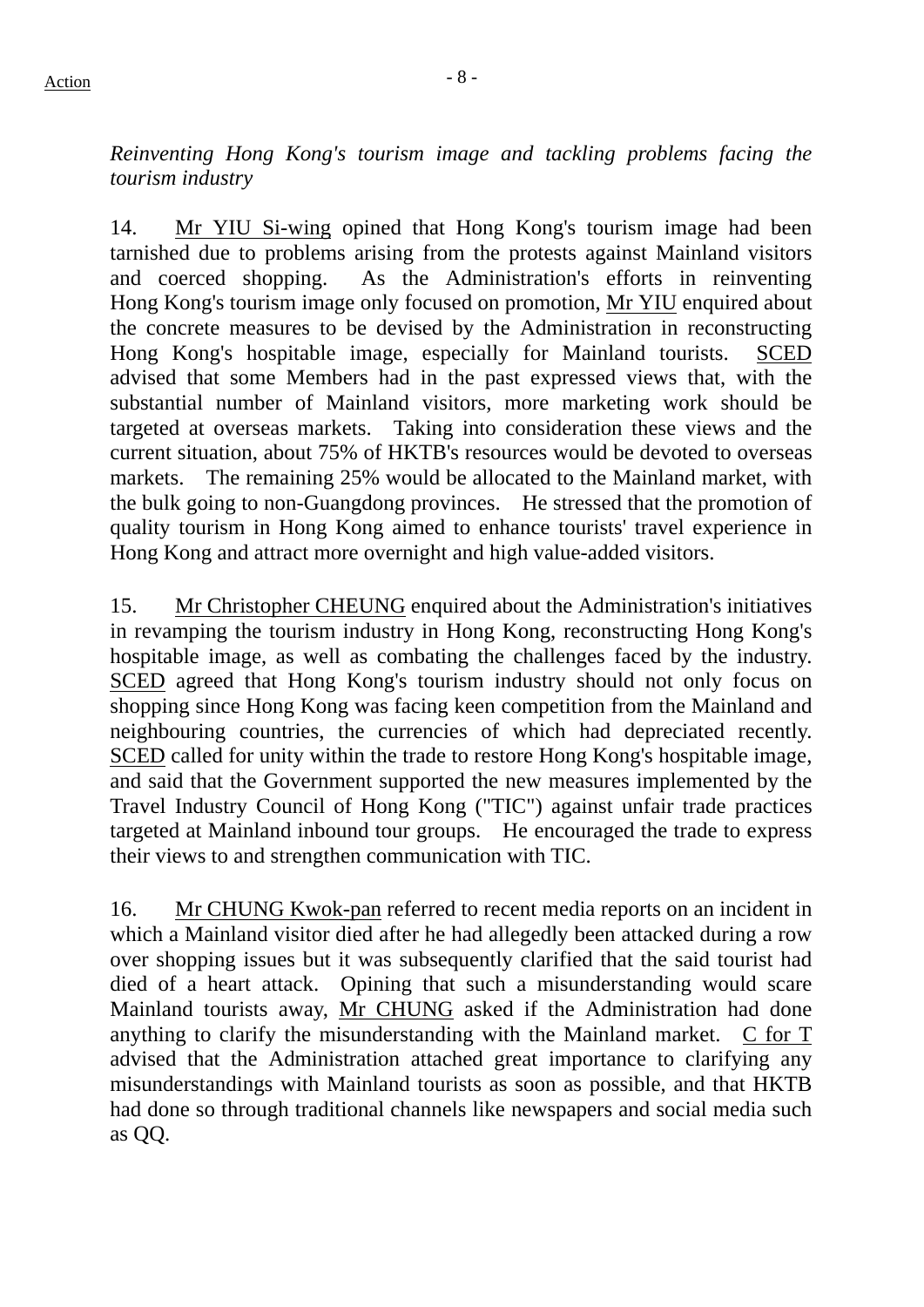17. Mr Christopher CHEUNG enquired whether the Administration had assessed the impact of the opening of SHD on the number of inbound Mainland and other tourist arrivals, and the measures to be implemented by the Administration to alleviate such impact. SCED replied that some visitors from the Mainland and other overseas markets might be attracted to SHD when it was open but he pointed out that the positioning of Hong Kong Disneyland Resort and SHD was different as the former adopted a more international theme while the latter had more Chinese elements. He also advised that Ocean Park and Hong Kong Disneyland Resort had been rolling out new initiatives and attractions in order to maintain their competitiveness and attractiveness to tourists. SCED further advised that the Administration would diversify Hong Kong's tourism offerings by developing new experiences and enriching tourism products available for visitors.

# *Establishment of Travel Industry Authority*

18. Mr WONG Kwok-hing said that Members belonging to the Hong Kong Federation of Trade Unions supported the notion that more regulation of the tourism industry was required. In this regard, Mr WONG enquired about the Administration's consideration regarding the establishment of the Travel Industry Authority ("TIA"). The Chairman added that the Administration had sounded out the proposal of establishing TIA for some three years.

19. SCED advised that the Government was pressing ahead with drafting the new legislation for the establishment of TIA and implementing the new regulatory framework of the tourism sector. The new legislation would replace the existing Travel Agents Ordinance (Cap. 218), and would include a number of new elements, including the licensing of tour guides and tour escorts, establishment of the disciplinary committee and appeal board, etc., which required much complex drafting work. Hence, the time required for drafting the new legislation was longer than originally estimated. The Government anticipated that the bill would be introduced to the Legislative Council ("LegCo") within the current term of the Government.

# Competition Ordinance

# *Oil prices in Hong Kong*

20. Noting that the decrease in the retail prices of auto-fuel was a mere \$1 despite the drop of \$3 in its import prices, Mr TANG Ka-piu suspected that there was price fixing among oil companies. In this connection, Mr TANG asked if CEDB, apart from the Competition Commission ("CC") and the Environment Bureau ("ENB"), would take follow-up action. SCED advised that a study on the issue concerned was being conducted by CC which was responsible for the enforcement of the Competition Ordinance (Cap. 619).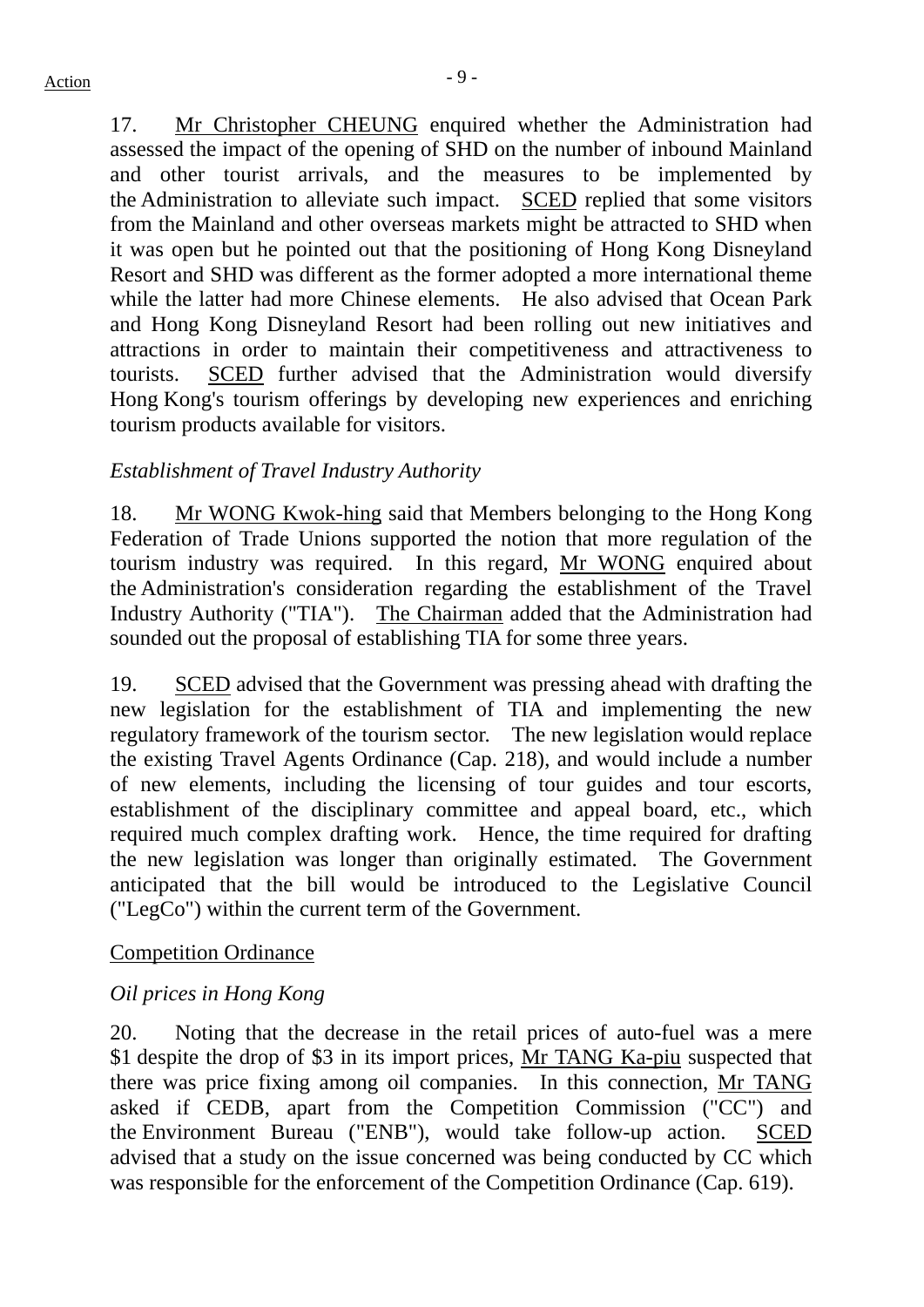21. Noting the little impact on local retail oil prices despite the sharp drop in international oil prices, Mr CHAN Kam-lam was disappointed that CC was seen to be ineffective in handling the suspected price fixing of oil companies. In response, SCED pointed out that CC might need more time for conducting a market study on matters relating to auto-fuel prices, and CC had to be prudent in enforcing the Competition Ordinance. He added that CC would continue its education effort in order to increase the public's understanding of the Competition Ordinance which was fully implemented on 14 December 2015.

# *Application for block exemption order*

22. Noting the application by the Hong Kong Liner Shipping Association to CC for a block exemption order for liner shipping agreements, Mr CHAN Kam-lam was concerned that if the block exemption order was not granted, it might undermine the transshipment trade of Hong Kong since the shipping carriers might be discouraged to call at the Hong Kong ports and be driven away to neighbouring ports. He urged CEDB to monitor closely CC's handling of the said application.

23. SCED advised that a block exemption order could be issued by CC if a particular category of agreement fell within the scope of the exclusion for agreements enhancing overall economic efficiency. To his knowledge, CC was processing the mentioned application according to the established mechanism. He added that CC would take into consideration international development of the trade and the needs of the industry when considering the application. In this connection, Mr CHAN Kam-lam highlighted that CC should be provided with enough manpower in order to expedite its handling of issues relating to market competition.

# Consumer protection

24. Noting that matters involving pre-payment for services might not be covered by the Trade Descriptions Ordinance (Cap. 362) ("TDO") enacted in 2013, Mr TANG Ka-piu opined that a "cooling-off period" should be able to provide better protection for consumers at source and asked whether the Administration would consider its implementation. Mr TANG suggested that reference could be made to the experience of introducing a "cooling-off period" under the "Industry Code of Practice for Telecommunications Service Contracts" when giving thoughts to extending the scope of a "cooling-off period".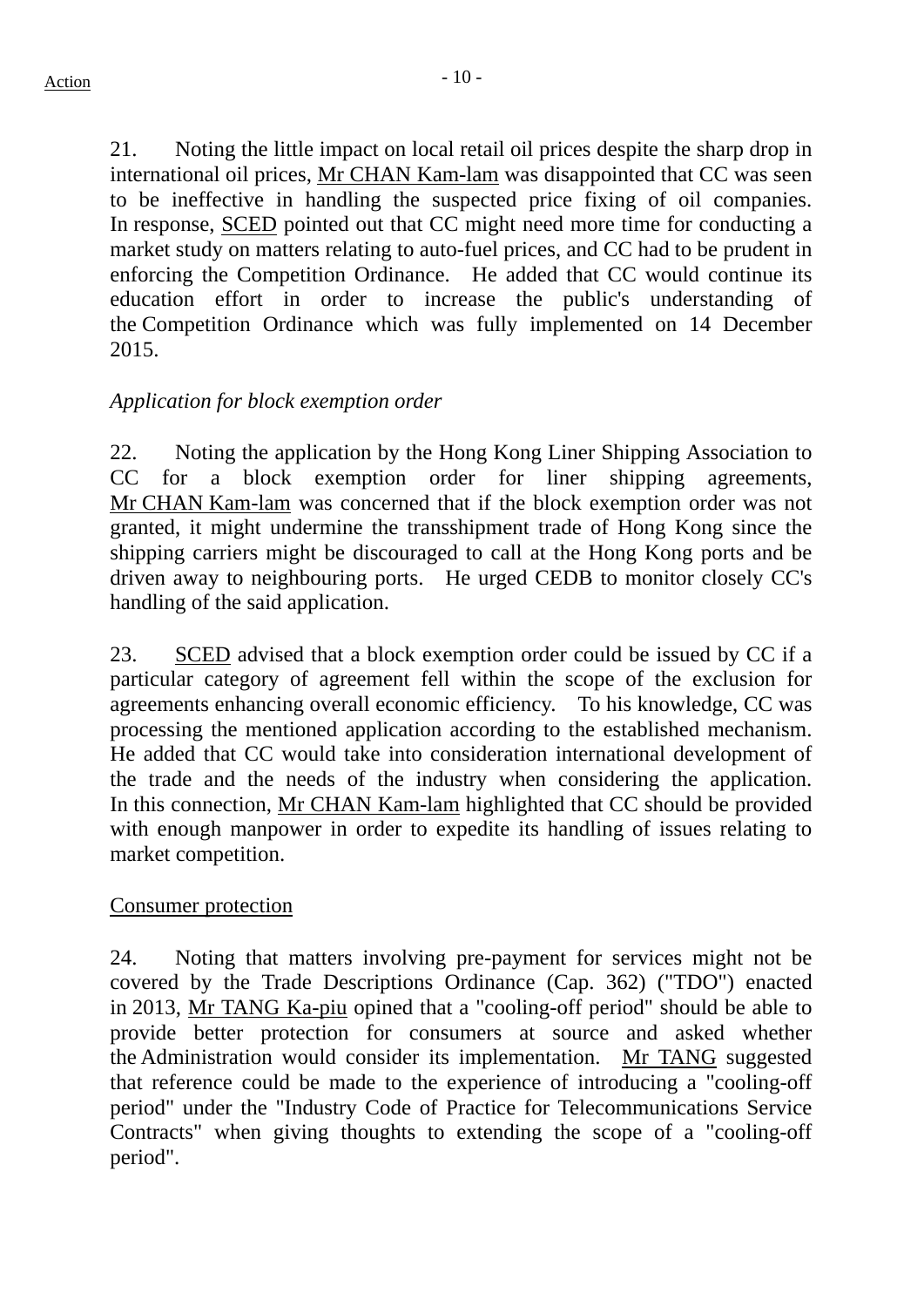25. SCED advised that further observation was required to assess the effectiveness of TDO on safeguarding consumer rights. Prudent deliberations on the introduction of a "cooling-off period", such as the scope of its application, were required because the issue was contentious and the impact on different trades could be significant.

# Other issues

26. Opining that ENB was a more relevant bureau to monitor matters under the purview of the Hong Kong Observatory ("HKO") and noting that CEDB's policy initiatives had not touched upon the work of HKO, Mr Albert CHAN asked if CEDB would transfer its supervisory power over HKO to ENB. Mr CHAN said that the public had queried HKO's work due to its inaccuracy in forecasting the weather recently. Some changes to HKO would be necessary for enhancing its service quality. In reply, SCED advised that staff in HKO were professional and objective in performing their duties. He could not agree that being a department under CEDB would adversely affect the work of HKO.

#### **V. Briefing by the Secretary for the Environment on relevant policy initiatives in the Chief Executive's 2016 Policy Address**

| (LC Paper No. $CB(4)483/15-16(04)$ ) | — Administration's<br>paper<br><sub>on</sub><br>2016 Policy Address<br>Policy Initiative<br><sub>of</sub><br>the Environment Bureau:<br>Energy                                                                          |
|--------------------------------------|-------------------------------------------------------------------------------------------------------------------------------------------------------------------------------------------------------------------------|
| LC Paper No. $CB(1)227/15-16(01)$    | — Submission from<br>Civic<br>Exchange in response to the<br>for<br>public consultation<br>the 2016 Policy Address and<br>2016-2017<br><b>Budget</b><br>(paragraphs 25 to 29 are<br>relevant) (English version<br>only) |

Formulation of new Scheme of Control Agreements

27. Mr CHAN Kam-lam enquired about the timeline of ENB's discussion with the two power companies on the new Scheme of Control Agreements ("SCAs"). The Secretary for the Environment ("SEN") replied that based on the findings of the Public Consultation on the Future Development of the Electricity Market conducted in 2015 ("the 2015 Consultation"), ENB had commenced discussion with the two power companies on the new SCAs.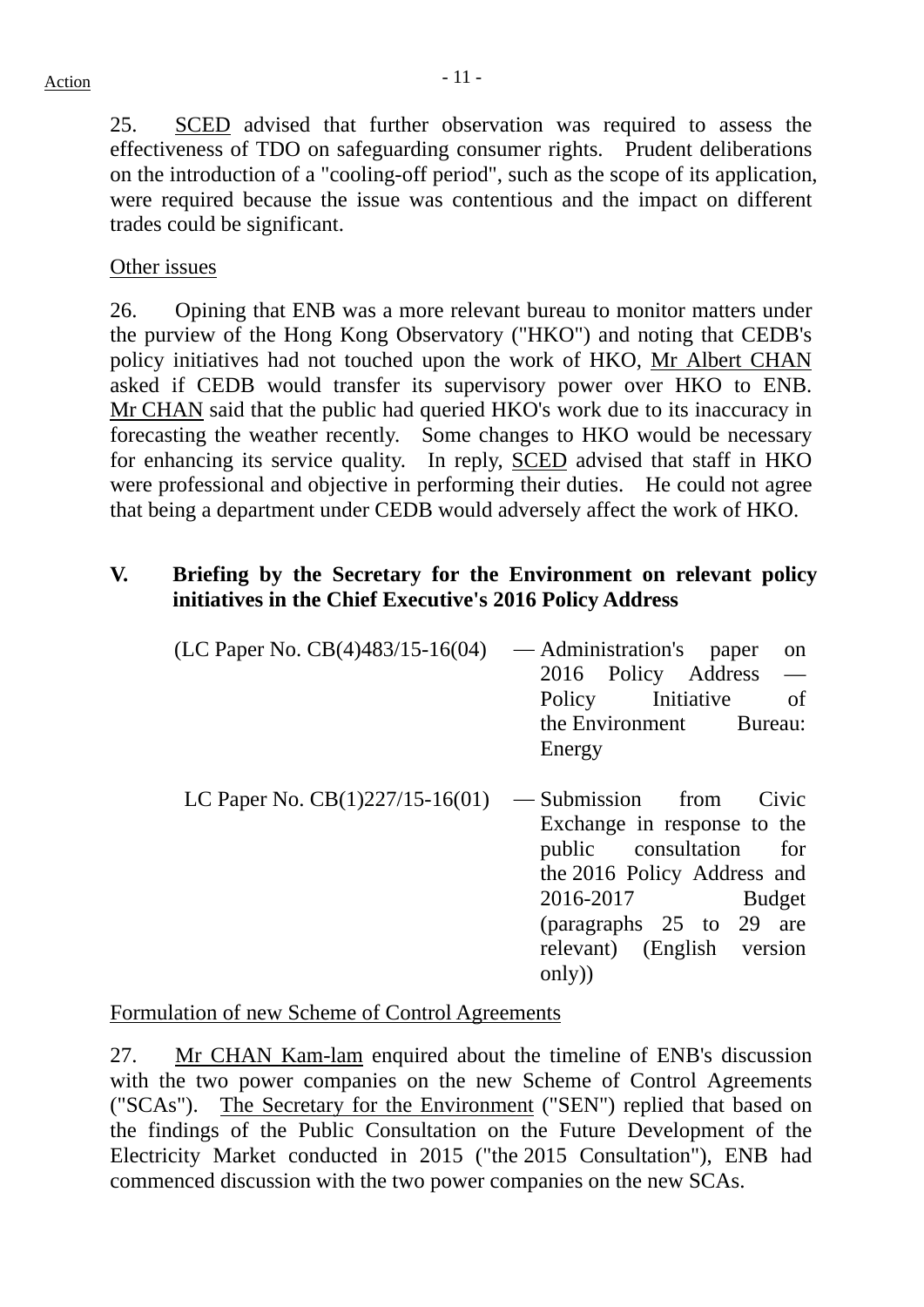28. Having regard to the lower fuel costs due to the sharp drop in international oil prices, Mr CHAN Kam-lam asked if ENB would discuss with the two power companies the proposal of shortening the intervals of reviewing fuel costs borne by consumers in the negotiation of the new SCAs so that the tariff could be timely adjusted in response to changes in fuel prices. Deputy Secretary for the Environment ("DSEN") replied that ENB was open to the proposal of reviewing the intervals of Fuel Clause Charge adjustment. However, some businesses might be of the view that if such adjustments were too frequent, fluctuations in tariff would cause uncertainty to their business operation.

29. Noting that ENB would discuss with the two power companies the reduction of the permitted rate of return ("RoR") in the new SCAs, Mr LEE Cheuk-yan sought further elaboration on the meaning of "the RoR could be reduced ... taking into consideration similar investments internationally" mentioned in ENB's policy initiatives. Mr Albert CHAN pointed out that although the permitted RoR had been adjusted downward before, the profit of the two power companies had still gone up.

30. DSEN advised that the proposed downward adjustment of the permitted RoR from the current 9.99% to 6%-8% in the new SCAs was based on the consultancy study commissioned by the Administration during the mid-term review of the SCAs in 2013. He said the Administration would commission a further study to update the appropriate permitted RoR, taking into account the prevailing market conditions, for the purpose of negotiation with the power companies on the new SCAs. He added that reference had also been made to some overseas cities, where the return rates of their power companies ranged from 6% to 10%.

31. Miss CHAN Yuen-han enquired about the reasons for making reference to the return rates of 6% to 10% adopted in some overseas cities, instead of the 6%-8% proposed by the consultancy study conducted in 2013 and mentioned in the paper of the 2015 Consultation, in the negotiation for the new SCAs. DSEN clarified that the return rates of 6% to 10% were just references from some overseas cities, and that the permitted RoR of 6%-8% was the basis adopted in the current negotiation with the two power companies.

32. Mr TANG Ka-piu was concerned whether the Administration would extend the current SCAs for another five years and allow the power companies to continue to earn the current permitted RoR of 9.99% after the expiry of the current SCAs in end 2018 if no agreements over the arrangements of the new SCAs could be reached between the Administration and the two power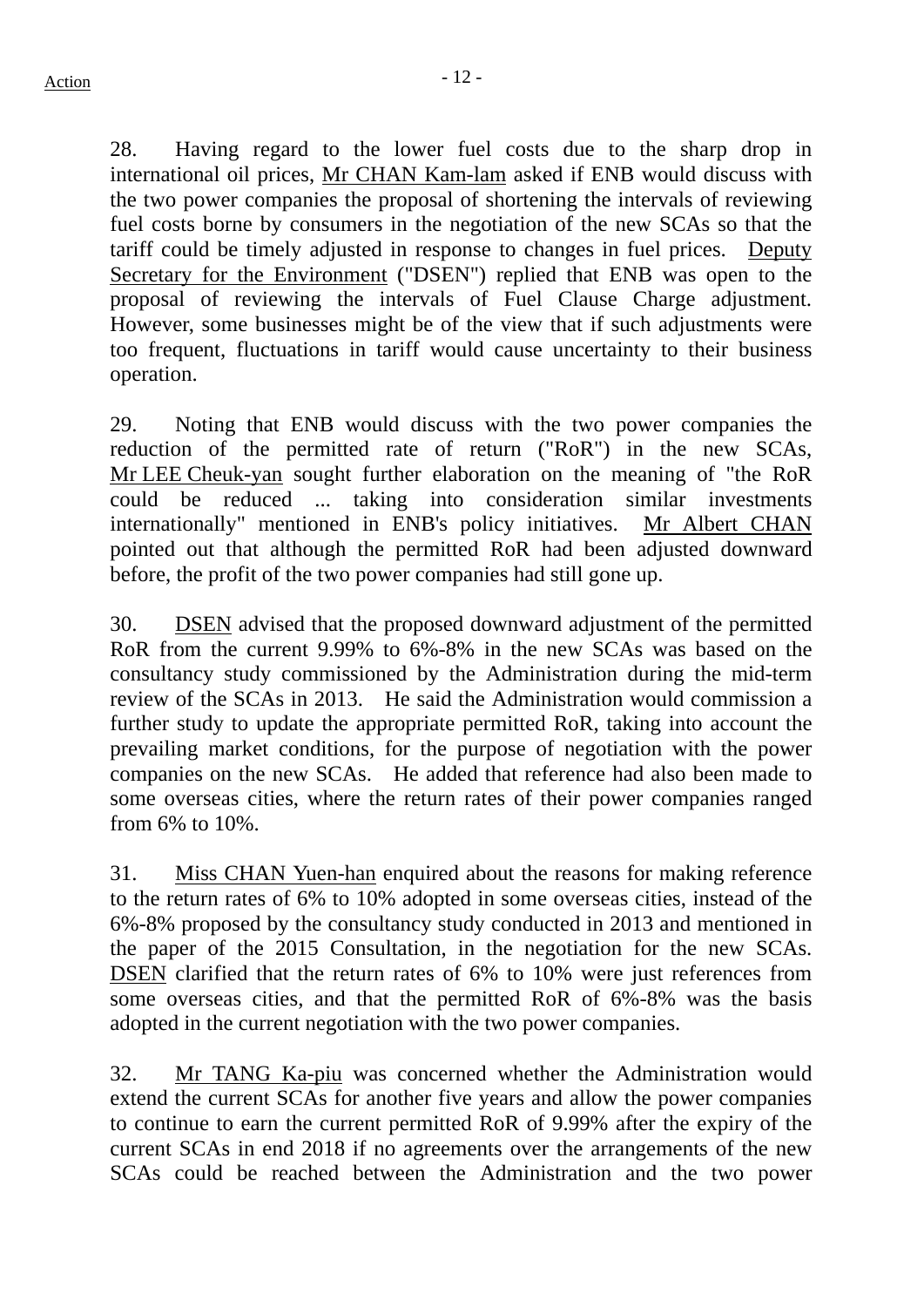companies. Mr TANG opined that the Administration was at a disadvantageous position in the negotiation of the new SCAs given the relatively weak bargaining power of the Administration and recent developments, such as the decision of not to purchase electricity from the Mainland and the slow progress in market liberalization.

33. In reply, SEN highlighted that the negotiation between the Administration and the two power companies should be based on a long-term development of the electricity market and the interests of all stakeholders concerned, instead of focusing on short-term gains only. DSEN supplemented that the Administration had the option to exercise its right before 2016 to extend the current SCAs with the two power companies for another five years. The Administration had decided not to go for that option.

34. Noting that the balance of the respective Fuel Clause Recovery Account ("FCA") of the two power companies exceeded \$2 billion, Miss CHAN Yuen-han asked why no rebates were offered to customers by the two power companies. Mr CHAN Kam-lam opined that it would be more reasonable for the two power companies to rebate the surplus to customers as soon as possible. In reply, DSEN said that the Administration had planned to negotiate with power companies to tighten the control of the FCA balance in the next SCAs.

# Stability of power supply

35. Mr Tony TSE said that a stable power supply was essential for Hong Kong as a financial centre and a cosmopolitan city. Opining that stability of power supply would be affected if the fuel sources were not diversified, Mr TSE enquired if the Administration would consider diversifying the fuel sources when discussing the next SCAs. DSEN agreed that diversifying the fuel sources would help ensure the safety and stability of power supply. He advised that the two power companies had been exploring different sources of natural gas and other fuels, though such arrangement was not required to be stipulated in the SCAs. Responding to Mr TSE's further enquiry, DSEN said that the power companies had been maintaining some reserve capacity as backup arrangements to ensure a stable power supply in Hong Kong.

36. Mr LEE Cheuk-yan asked if the promise of interconnection of the networks of the two power companies undertaken by the Administration more than a decade ago would be fulfilled. Such interconnection was essential for liberalizing the electricity market in Hong Kong. Mr LEE also enquired whether the Administration would introduce competition into the electricity market in the next regulatory period. DSEN said that the interconnection work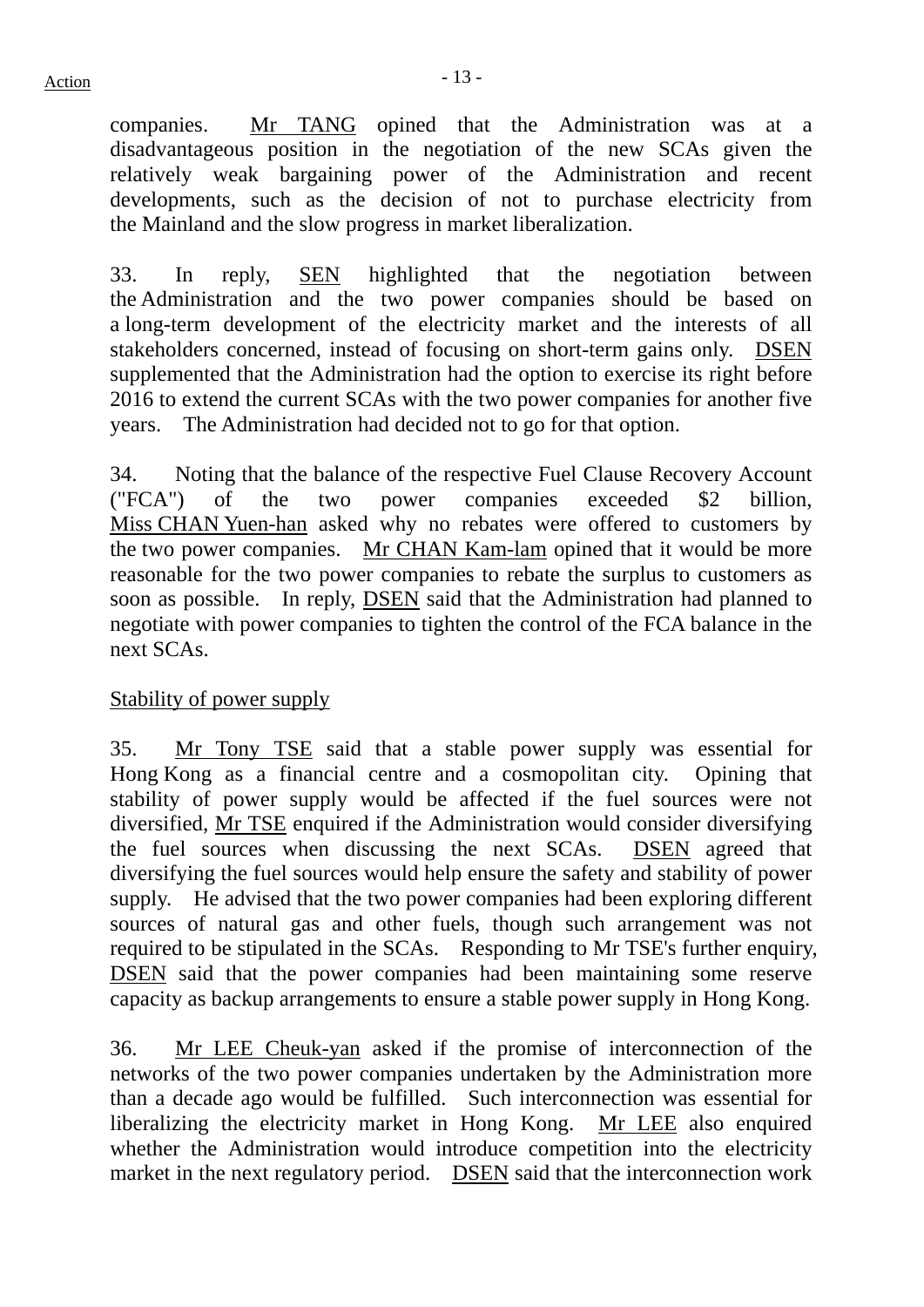would incur additional substantial upfront investment amounting to more than \$10 billion. The perceived benefits to consumers, however, would unlikely to materialize mainly because the tariff differential between the two companies was expected to narrow as both power companies would increase the use of natural gas for electricity generation in future. There was little economic incentive for the two power companies to make such a huge investment. However, the consideration might be different in the longer term. If it was decided that electricity was to be imported from the Mainland in future, the two existing local power grids would have to be better connected, and it would be more cost effective to consider how to strengthen the interconnection between the two existing power companies in that context.

# Development of environmental industries in Hong Kong

37. Mr Albert CHAN opined that there was hegemony in the environmental industries of Hong Kong, i.e. large-scale Government contracts concerning environmental industries were monopolized by one or two large companies. He urged SEN to help rectify such situation. Mr CHAN also suggested that food waste and recyclable materials should be managed regionally for enhanced cost-effectiveness. He hoped that ENB could develop more comprehensive plans for the development of environmental industries in Hong Kong.

38. SEN advised that the Policy Address 2016 had mentioned that the Administration would take forward several projects relating to environmental infrastructure for waste management. Consideration would be given to reserving land in new development areas for the construction of waste reduction facilities.

39. In view of a wide scope of initiatives of ENB in the Policy Address 2016, Ir Dr LO Wai-kwok was concerned if ENB and the Environmental Protection Department ("EPD") would conduct a comprehensive review on the manpower required at management, frontline and professional levels. Ir Dr LO expressed support for strengthening the manpower of ENB and EPD to take forward the various initiatives.

40. SEN acknowledged that more manpower and resources would be required for ENB and EPD to take forward action plans on various aspects. He advised that ENB and EPD had strengthened their manpower recently to cope with the increased workload.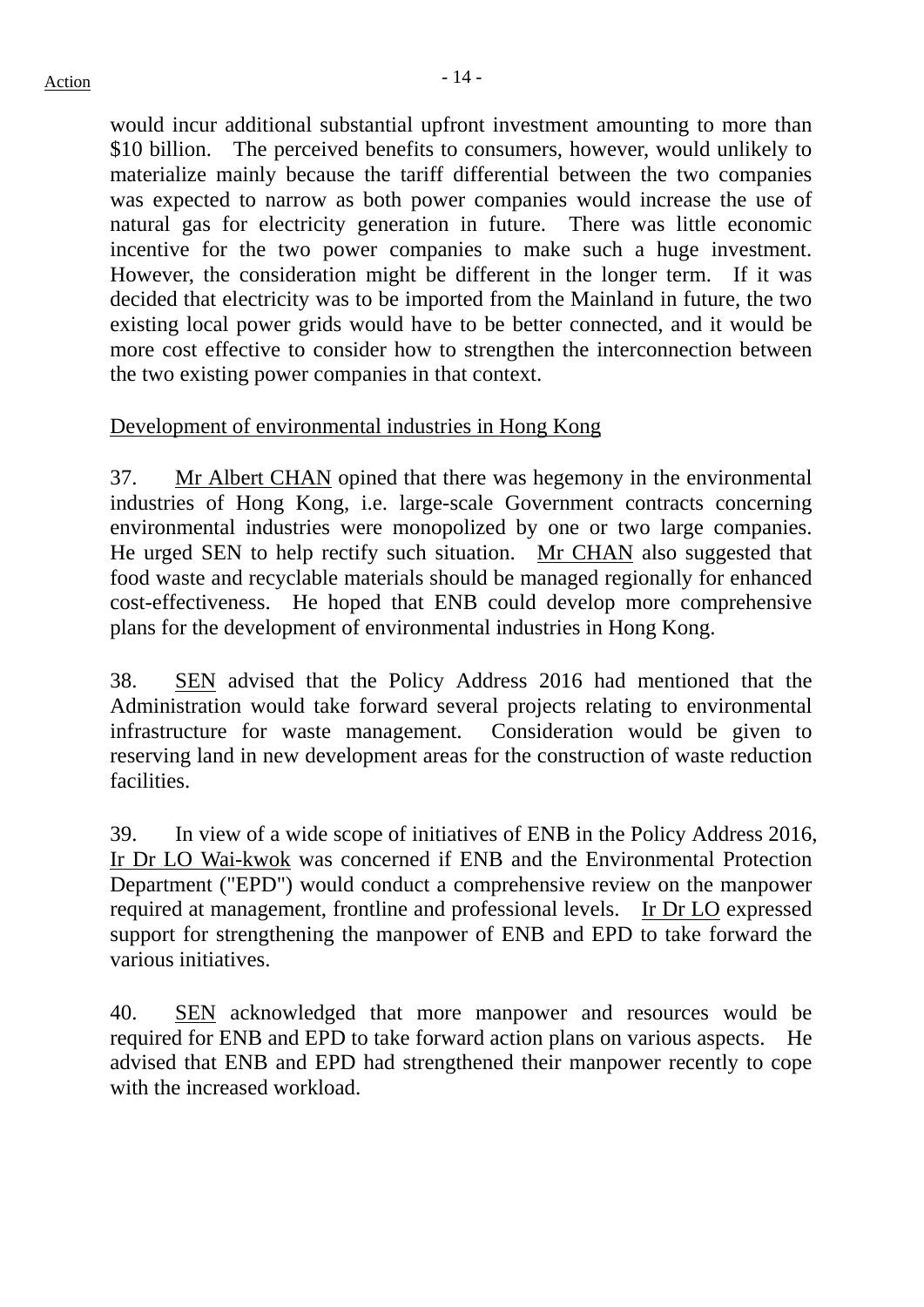# **VI. Briefing by the Secretary for Transport and Housing on relevant policy initiatives in the Chief Executive's 2016 Policy Address**

(LC Paper No.  $CB(4)483/15-16(05)$  — Administration's paper on 2016 Policy Address — Policy Initiatives of the Transport Branch of the Transport and Housing Bureau)

41. At the invitation of the Chairman, Secretary for Transport and Housing ("STH") briefed members on the policy initiatives of the Transport Branch of the Transport and Housing Bureau ("THB").

(*Post meeting note*: The speaking note of STH was issued to Members vide LC Paper No. CB(4)537/15-16(02) on 26 January 2016.)

# Setting up of training academies for aviation and rail management and operation

42. While supporting the establishment of a civil aviation academy, Mr Kenneth LEUNG had reservation about the setting up of an academy to train personnel in rail management and operation by the MTR Corporation Limited ("MTRCL"). Mr LEUNG asked why the latter academy was not set up by the Administration at existing institutions. STH advised that it was MTRCL's initiative, instead of the Administration's, to set up the academy to train rail personnel. STH added that the Administration welcomed MTRCL's initiative which would further the development of local or regional personnel in rail management and operation.

43. Miss CHAN Yuen-han said that in view of Hong Kong's central location in South-East Asia, Hong Kong was still an important port for the maritime, aviation and logistics industries. These industries could provide job opportunities for skilled workers from the grass-root. However, Miss CHAN opined that necessary support, for example manpower, was lacking in developing the abovementioned industries. The Administration should be more proactive and forward looking in providing training opportunities for developing necessary manpower for these industries.

44. In response, STH advised that there should be coordination among the planned civil aviation academy, MTRCL's academy to train rail personnel, existing institutions and the Vocational Training Council ("VTC") to cater for the training needs of different industries and skills. In reply to Miss CHAN Yuen-han's enquiry, STH said that VTC had a Maritime Services Training Institute; he agreed that training for maritime practitioners should be expanded to include more skill sets.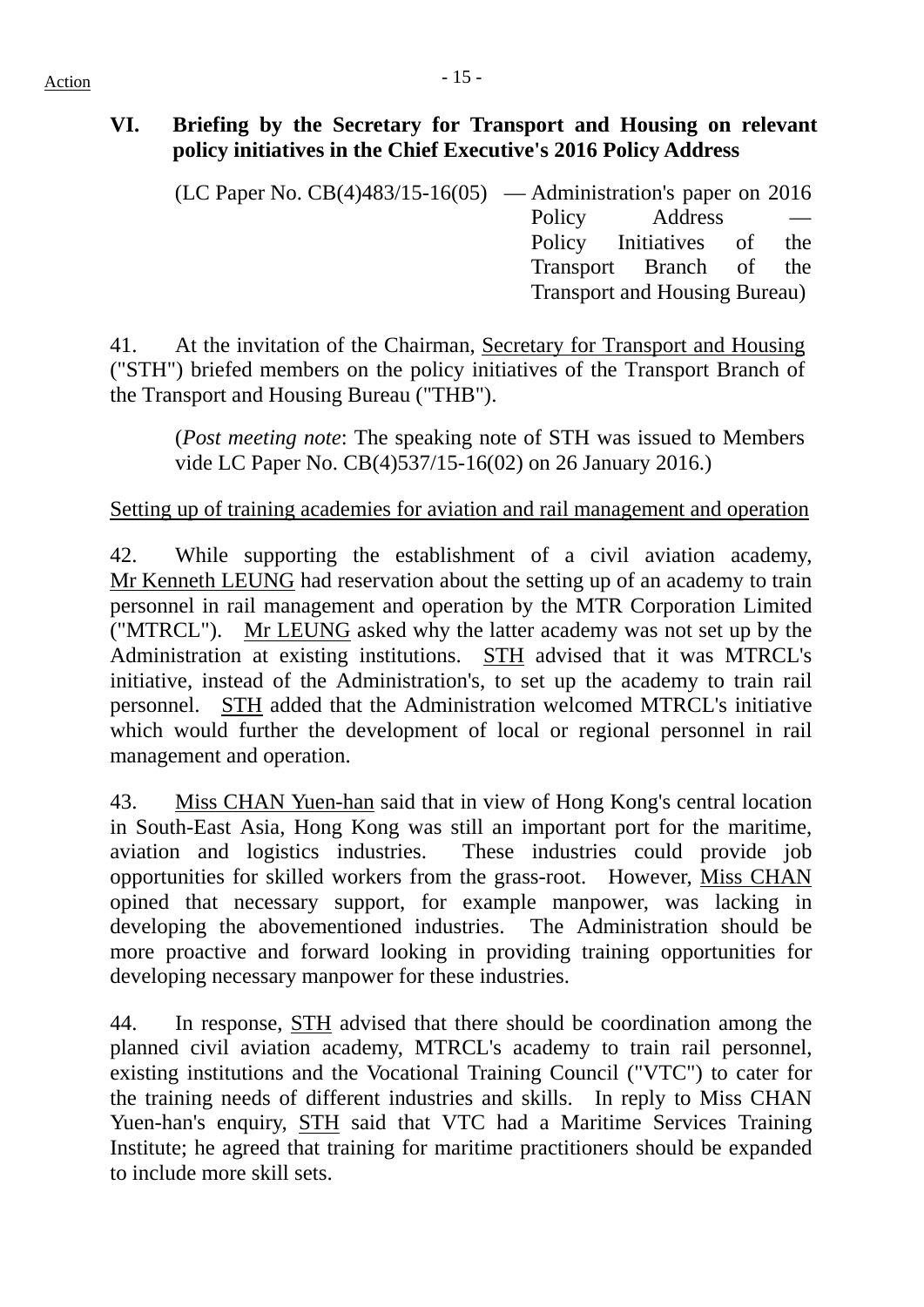45. Noting the proposals to establish a civil aviation academy and an academy to train rail personnel by MTRCL, Mr TANG Ka-piu urged the Administration to invite representatives from relevant trade unions to join the respective academies as well as the Hong Kong Maritime and Port Board to give views on labour rights and development. **STH** undertook to convey Mr TANG's views to The Airport Authority Hong Kong ("AAHK") and MTRCL for their consideration.

Training of talents for the maritime industry

46. Mr Jeffrey LAM opined that although Hong Kong's maritime industry was facing keen competition from its neighbouring regions, Hong Kong still possessed soft strengths including its mature legal system, simple tax regime and high value-added services. However, it had no edge in terms of its hardware. Mr LAM expressed concern about the inadequacy of trained workers in the maritime industry. In this connection, Mr LAM requested and STH undertook to provide the number of job vacancies in the maritime industry, and the number of people who had benefited from or participated in the training and incentive schemes relating to the maritime sector under the Maritime and Aviation Training Fund ("MATF"). Mr LAM was also concerned if skilled labours in the maritime industry could be imported if there was a lack of such workers from the Hong Kong workforce.

(*Post-meeting note*: The Administration's written response was issued to members vide LC Paper No. CB(4)627/15-16(01) on 19 February 2016.)

47. STH said that MATF, established in 2014 with a commitment of \$100 million, had successfully supported the training of in-service maritime and aviation practitioners and encouraged young people to join the maritime and aviation industries. Hong Kong's hardware for the development of the maritime and aviation industries, such as the Hong Kong International Airport ("HKIA"), and the efficiency of the Hong Kong Port etc., still had competitive edge. STH added that in the long run, it was essential for Hong Kong to develop maritime services.

48. In response to Mr TANG Ka-piu's enquiry, STH advised that the \$100 million earmarked for MATF in 2014 had not been used up. While the Financial Secretary did not rule out the possibility of further injecting funds into MATF, whether more funds would be injected into MATF would depend on the effect of MATF and the feedback of the aviation and maritime industries. So far, the relevant trades and labour unions welcomed the work of MATF.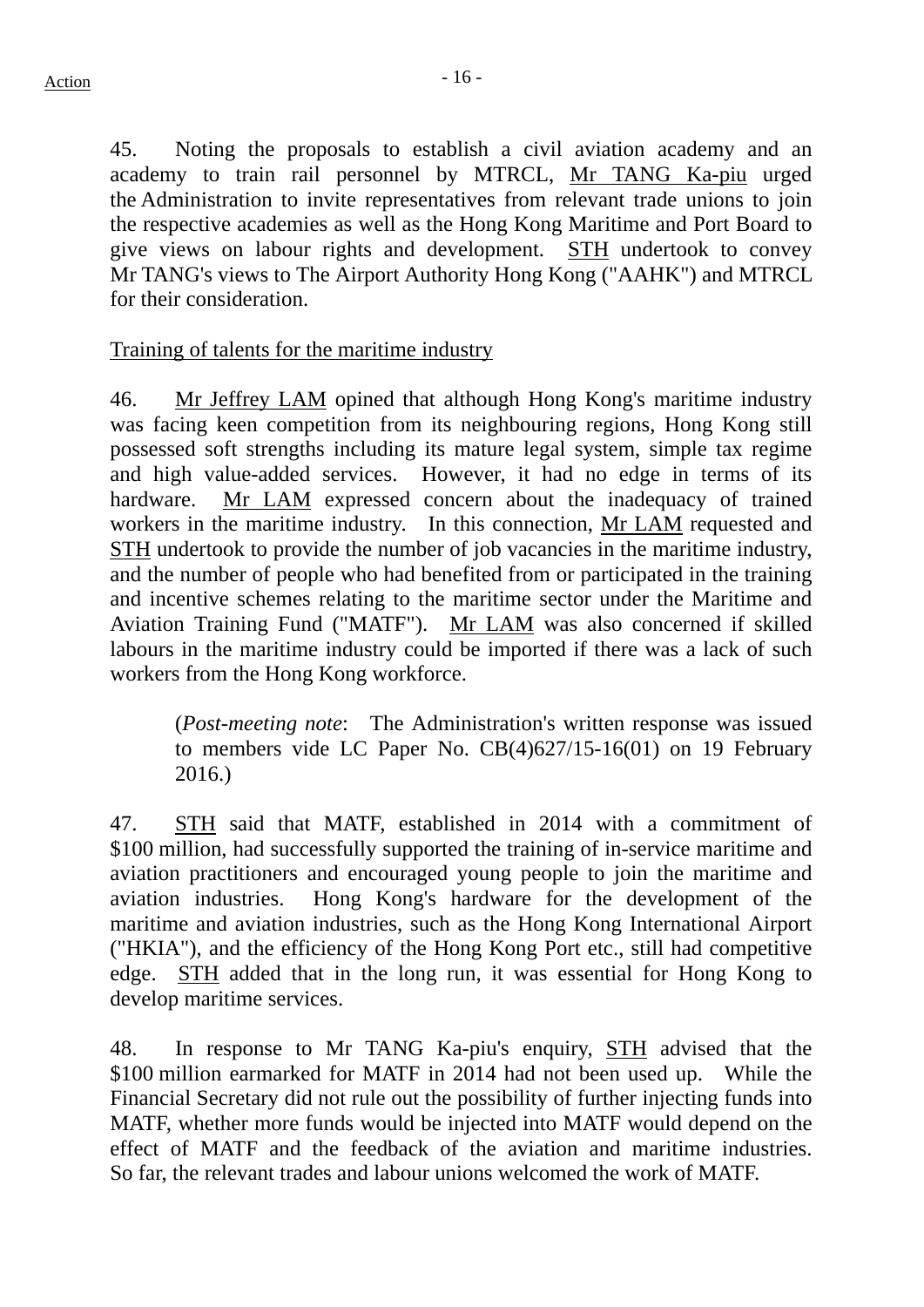49. Mr TANG Ka-piu further enquired about the Administration's assessment on the effectiveness of MATF in supplying adequate manpower to the aviation and maritime industries, especially middle managers and frontline staff. STH advised that MATF helped attract new blood by enhancing youngsters' understanding of the opportunities in the industries. STH added that the supply of manpower for the industries also hinged on the number of relevant programmes provided by institutions in Hong Kong. Some institutions, such as The Hong Kong Polytechnic University, were planning to launch such courses. In addition, the opportunities for students to have internships in different aviation and maritime organizations in the last two summers were well received by participants of MATF.

#### Impact of the Competition Ordinance on international shipping lines

50. Regarding the application for a block exemption order filed with CC by some large international shipping lines, Mr CHUNG Kwok-pan opined that the Administration was in a dilemma that approving the application would be unfair to small and medium enterprises, but these international shipping lines might withdraw from the Hong Kong market if their application was not successful. In this regard, Mr CHUNG enquired how the newly established Hong Kong Maritime and Port Board could enhance Hong Kong's status as an international transportation centre if the international shipping lines concerned really withdrew from the Hong Kong market.

51. STH advised that THB was aware of the application for a block exemption order as mentioned by members, and that THB had communicated with relevant parties regarding the matter. STH said that to his understanding, CC had had discussion with parties concerned on matters related to the application. CC would handle the application in accordance with the provisions in the Competition Ordinance.

52. Mr CHAN Kam-lam pointed out that the shipping lines concerned might relocate to other neighbouring ports like Shekou and Yantian if their application for a block exemption order was unsuccessful. Such relocation would work against the Administration's policy to entrench Hong Kong's position as a regional hub port. In this regard, he enquired if THB would provide CC with views in considering the application for a block exemption order. STH advised that there was a mechanism for CC to consider the applications for block exemption orders, and that THB would provide information on the international maritime practices for CC's reference. Upon the enquiry by the Chairman, STH advised that there was no ex-officio member from THB in CC.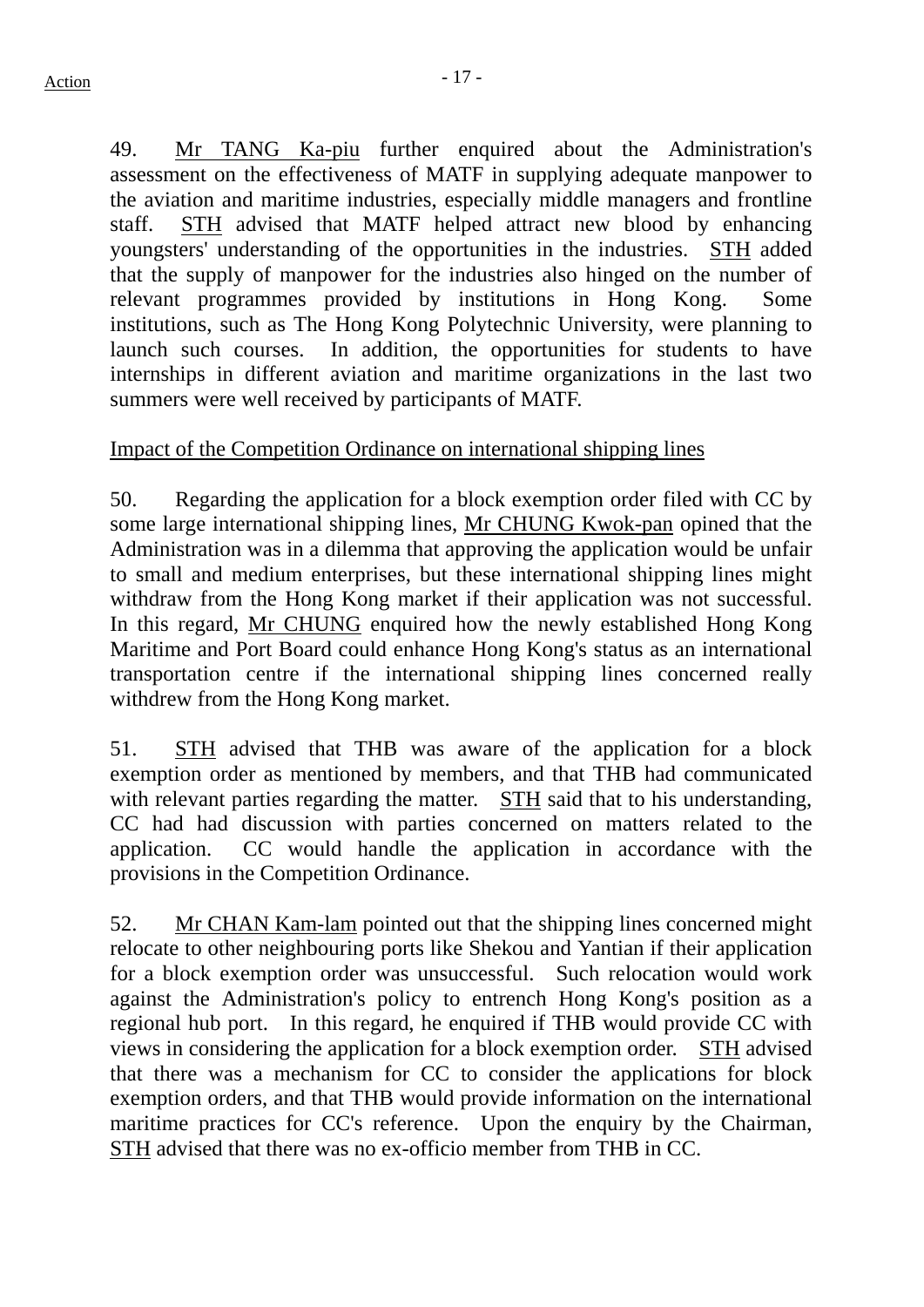#### Vessel collision incident near Lamma Island on 1 October 2012

53. Mr James TO opined that THB's arrangements for Members to read the *Report of the Transport and Housing Bureau's Investigation into Staff Conduct in the Marine Department in relation to the Vessel Collision Incident near Lamma Island on 1 October 2012* ("the Report") were too harsh and queried if it was meant to discourage Members from perusing the Report. As he would request the Panel to hold a closed meeting to discuss the Report, it would be difficult for Panel members to scrutinize any reforms on marine safety if access to the Report was made so difficult. Mr TO also expressed dissatisfaction that no response had been received from THB regarding his written request, which was made in October 2015, seeking THB's consent for him to discuss content of the Report with a bereaved family member of the vessel collision incident. Given that both the family member and Mr TO had signed a confidentiality undertaking, Mr TO queried why THB's prior written consent was still required before they discussed the Report. The Chairman requested the Administration to provide further information on the matters concerned.

(*Post-meeting note*: The Administration's written response was issued to members vide LC Paper No. CB(4)627/15-16(01) on 19 February 2016.)

54. In response, STH said that the Report was not made public according to the legal advice from the Department of Justice. The terms of the confidentiality undertaking and the arrangements for perusal of the Report were to prevent disclosure of the content of the Report. He advised that discussion of the Report among Panel members was allowed provided that they had signed the confidentiality undertaking and that the discussion was held closed door. STH further advised that another redacted version of the Report was released to the legal representative of a bereaved family pursuant to a court order in a civil litigation case whereas the redacted version for Members was provided under a different context. This explained why prior written determination from the Administration was required if Members wished to disclose the content of the Report to the bereaved family. In this regard, STH undertook to look into Mr TO's written request.

# Aviation-related matters

55. Mr Kenneth LEUNG enquired about the justifications for creating a supernumerary Deputy Director-General of Civil Aviation ("DDGCA") post in the Civil Aviation Department ("CAD"), instead of a permanent post, and the job duties of the new post. STH said that in creating a new directorate post, the Administration would exercise prudence having regard to the needs for such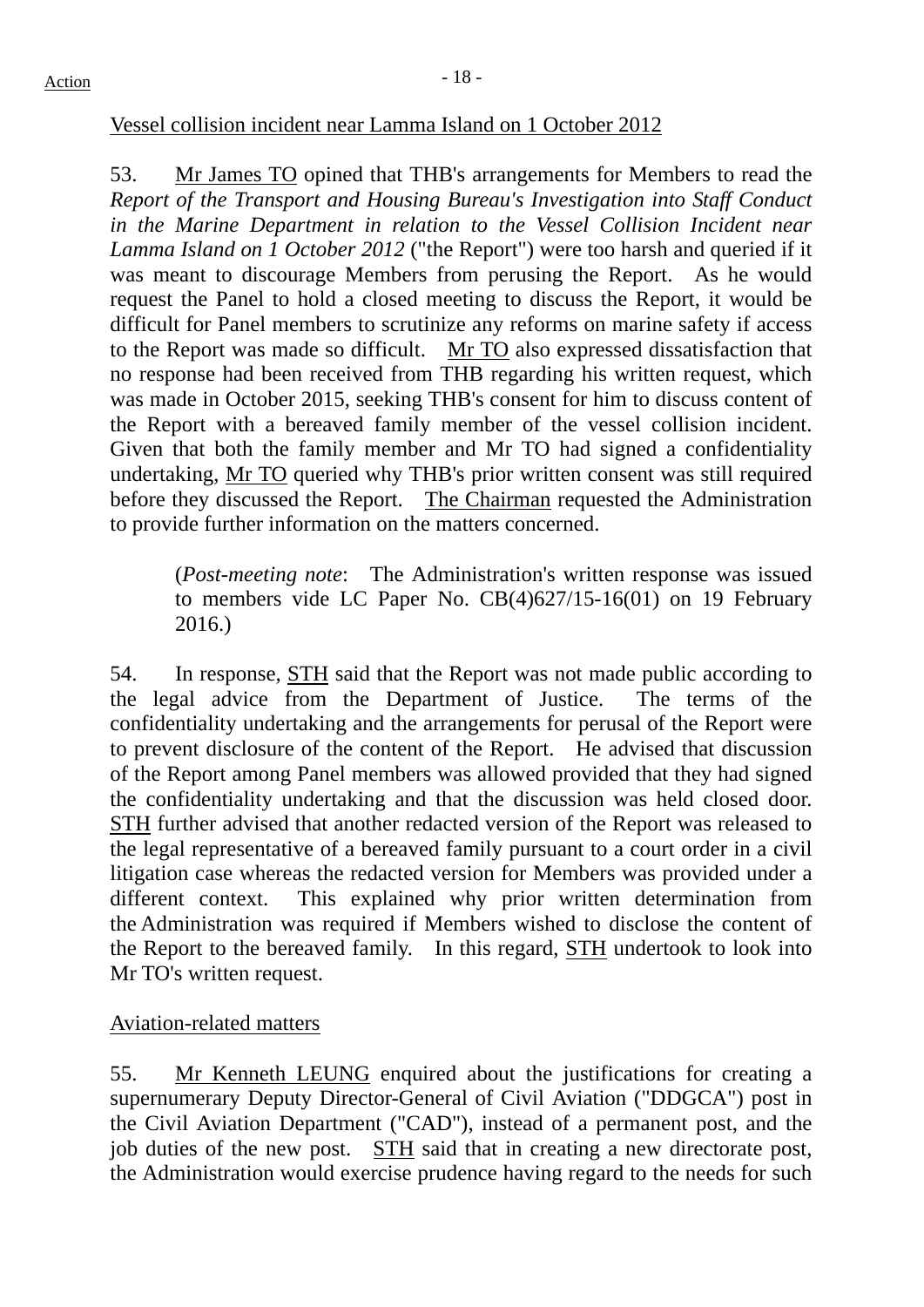a post from a long term perspective, as public resources were involved. The new DDGCA post would be responsible for work related to the new air traffic control system, the three-runway system project, the governance and resources management of CAD and taking forward the recommendations made by the Audit Commission in 2014 and the Public Accounts Committee of LegCo in 2015. After careful consideration, the Administration considered that the duties assigned to the new DDGCA post could be timely dealt with in three years. In response to Mr LEUNG's enquiry, STH said that the new post would be taken up by an Administrative Officer.

56. Mr Kenneth LEUNG enquired when the independent overseas consultant would submit the report regarding the new air traffic management system ("ATMS"). STH advised that THB had appointed in November 2015 an independent consultant to advise him of the system readiness and staff readiness of the new ATMS directly and independently. It was expected that the consultant would submit a comprehensive report in two to three months.

# Other issues

57. Mr YIU Si-wing referred to a recent article on SkyPier, a pier at HKIA which provided speedy ferry services between Hong Kong and several Mainland ports for transfer passengers. According to the article, the 94 ferry routes provided by SkyPier had been diverted north as required by AAHK. Such diversion might pose risks to the environment and conservation work since the ferries now had to route through the habitat of dolphins and other fishes. The article also said that the diverted routes led to a longer travel time and resulted in higher fuel cost. In this connection, Mr YIU enquired if the public and relevant industries had been consulted on such changes in the routes.

58. STH advised that changes in the routes were among the series of environmental mitigation measures stipulated in the Environmental Impact Assessment report and were included as conditions in the Environmental Permit for the three-runway system project. He said that AAHK had consulted the ferry operators concerned before finalizing the routes diversion plan. Head (Airport Expansion Project Coordination Office) supplemented that in order to make up for a longer travelling time, AAHK had put in efforts to improve its efficiency in handling passengers' baggage. He added that ferries were required to cruise at a slower speed of not exceeding 15 knots when they were close to the dolphins' hot spots.

59. Mr YIU Si-wing expressed concern about inadequate consultation by AAHK on the diversion and the negative impact on the dolphins. He urged the Administration to follow up on the matters with AAHK.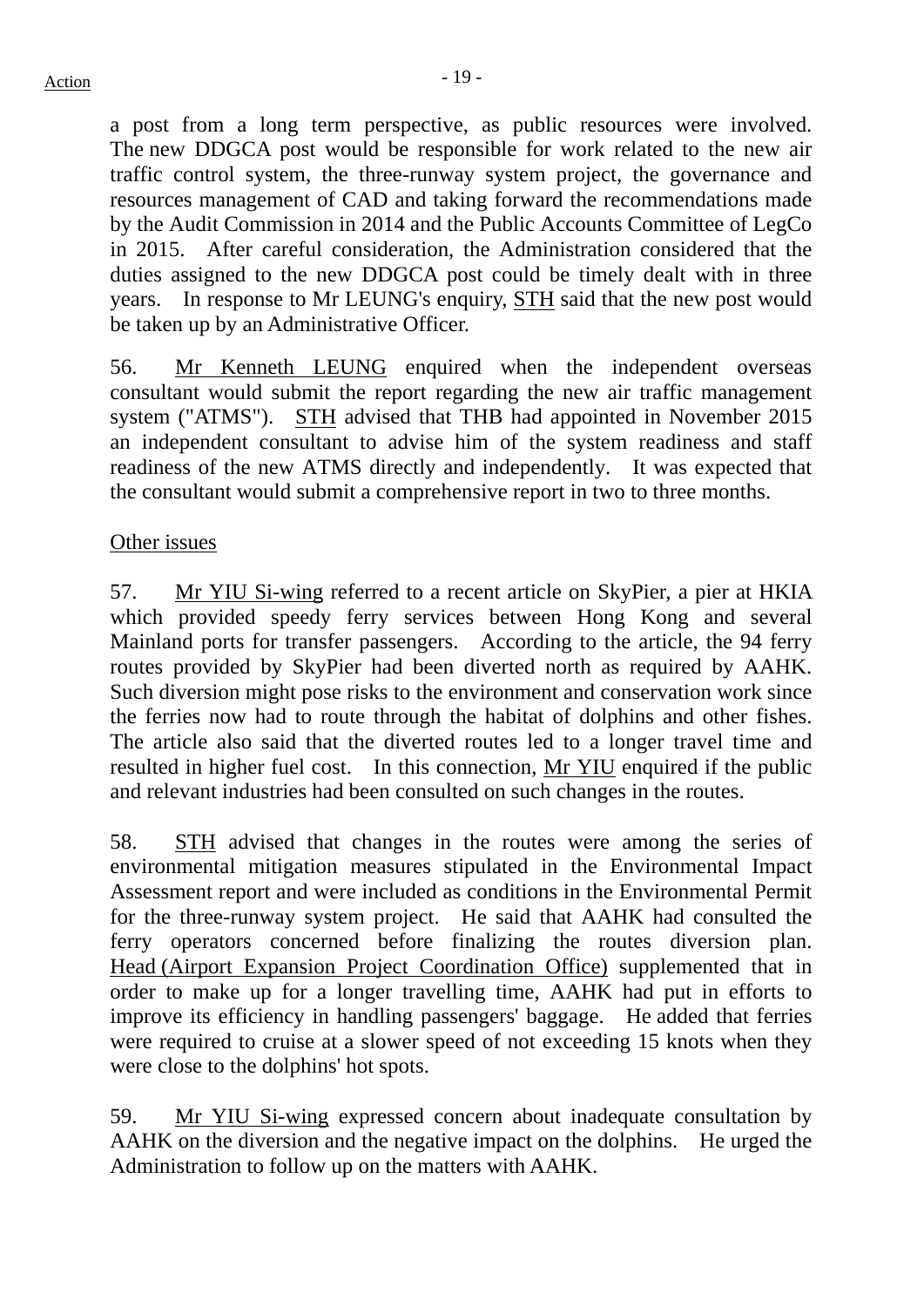60. Miss CHAN Yuen-han enquired about the progress of the Administration's plans in upgrading Stonecutters Island Public Cargo Working Area to a modern container handling facility, and the timeline for making better use of the port back-up land in Kwai Tsing Area as outlined in THB's policy initiatives. She stressed that the Administration should have the determination to expedite its initiatives to make better use of port back-up land to facilitate the development of the logistics industry. Reasonable compensation for land resumption should be drawn up by the Administration so as to speed up the process.

61. STH agreed that land was one of the critical factors for the development of the logistics industry. Two sites in Tuen Mun West had been reserved for the development of modern logistics industry. The one in Tuen Mun Area 49 had obtained the support of the local District Council and the Administration would seek the Town Planning Board's planning approval at an appropriate juncture. The other site in Tuen Mun Area 38 was being used as a temporary fill bank. The Administration would seek to make available the site for logistics development upon the expiry of the current use.

# **VII. Staffing proposal on taking forward marine-related legislative amendments and systemic reform of Marine Department to enhance maritime safety**

- $(LC$  Paper No.  $CB(4)483/15-16(06)$  Administration's paper on proposed retention of supernumerary directorate posts to continue with the work on systemic reform of Marine Department and marine-related legislative amendments
- LC Paper No. CB(4)483/15-16(07) Paper on staffing proposal on taking forward marine-related legislative amendments and systemic reform of Marine Department to enhance maritime safety prepared by the Legislative Council Secretariat (background brief))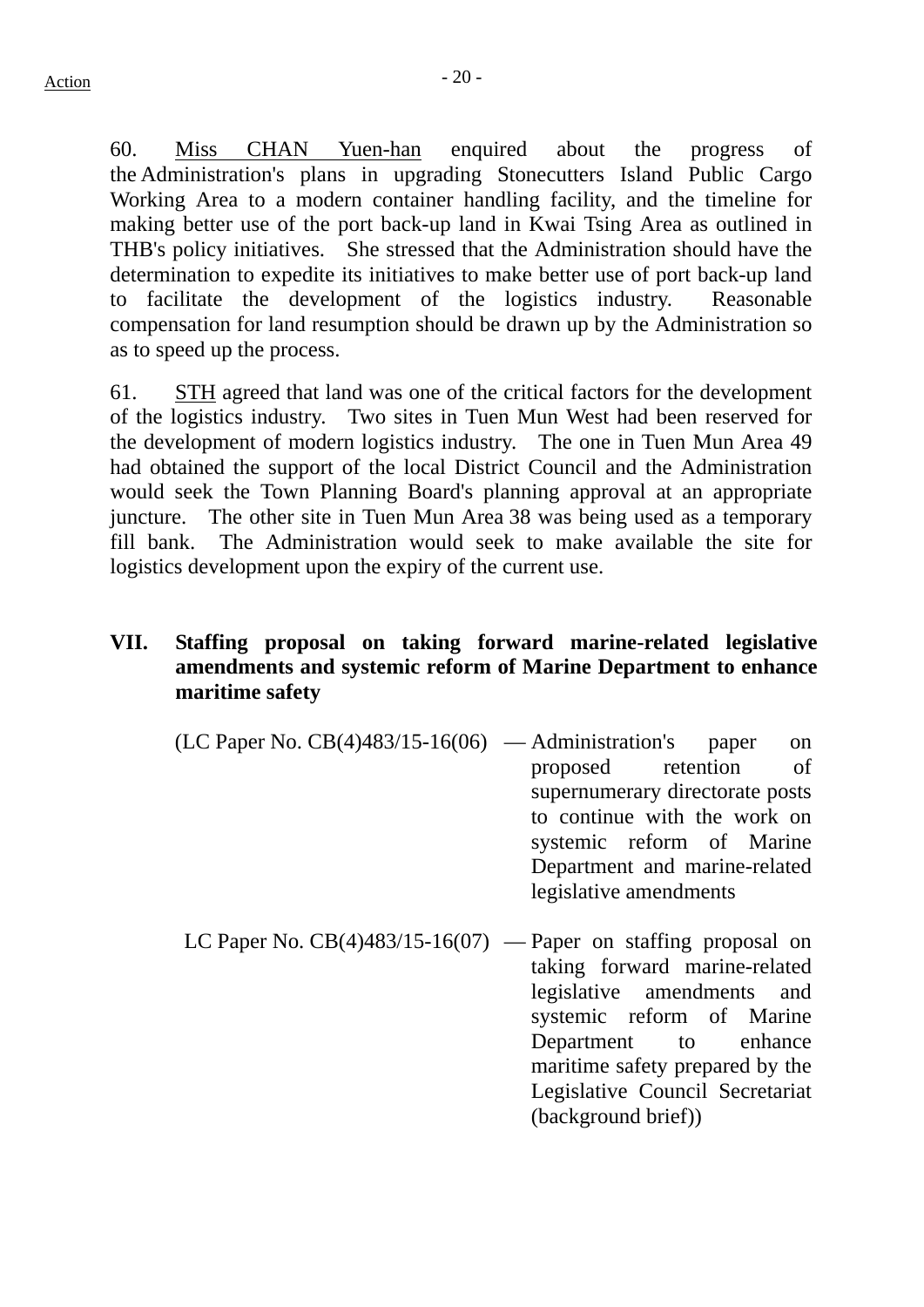# Presentation by the Administration

62. At the invitation of the Chairman, Permanent Secretary for Transport and Housing (Transport) ("PSTH(T)") briefed members on the staffing proposal to extend four supernumerary directorate posts for three years commencing from 1 June 2016 or with immediate effect upon approval of the Finance Committee (whichever was later) up to 31 May 2019, in order to take forward systemic reform of the Marine Department ("MD") and marine-related legislative amendments. Three of the extended posts were tasked to continue leading the Task Force on Reform ("Task Force") in MD to implement improvement measures for enhancing marine safety and strengthening MD's internal governance, whereas the remaining one was to head a dedicated legal team in the Department of Justice ("DoJ") to continue with the outstanding marine-related legislative amendments.

63. PSTH(T) added that whilst considerable progress had been made on the work of MD's Task Force and DoJ's legal team since the creation of the said posts in 2014, some essential tasks had yet to be completed and required further work. On systemic reform of MD, the Task Force would strengthen the regulatory regime of passenger vessels, review the long-term manpower strategy and training matters of the Department, and re-engineer MD's business process to help it attain higher service performance. As for the legislative exercises, the legal team would have to continue to support the Transport and Housing Bureau ("THB") and MD to take forward legislative amendments of about 29 sets of regulations to bring marine-related local legislation in line with the latest international requirements concerned. Further details of the proposal were set out in the Administration's paper (LC Paper No. CB(4)483/15-16(06)).

# Discussion

# *Proposed extension of the posts*

64. Mr Frankie YICK expressed support for the staffing proposal and the extension of DoJ's supernumerary post in particular. He hoped that the extension of the DoJ's post could expedite the legislative exercises to bring marine-related local legislation in line with various international conventions. Mr CHAN Kam-lam also supported the proposal. However, given that the four supernumerary posts had been created for some two years, Mr CHAN expressed doubts on the need to extend them for three more years, and whether the posts would be retained even after the outstanding tasks had been completed before the target time.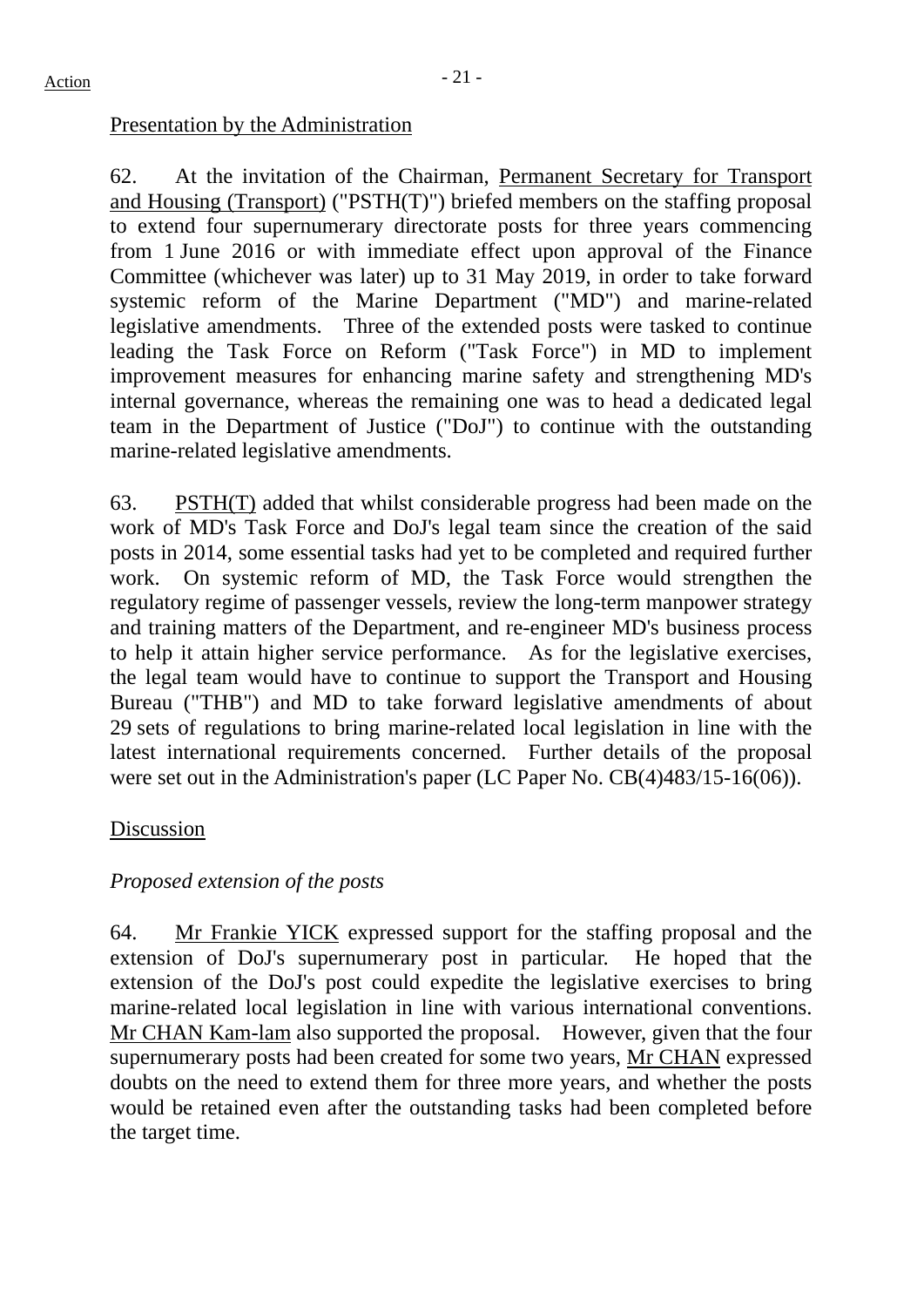65. PSTH(T) explained that whilst considerable progress had been made on the work of the Task Force, it was identified in the past three years that some matters relating to marine safety, such as developing a possible lifejacket suitable for use by both adult and child, needed to be handled with prudence. In addition, there was a need to tackle some fundamental issues relating to, for example, manpower and training of the two professional grades in MD, staff appointment criteria and establishment arrangements, and the regulatory regime for pleasure vessels. In this regard, the Administration considered it necessary to extend the three MD's posts for three years to effectively handle the above issues. He undertook to review the need for the posts if the outstanding tasks could be completed earlier than expected.

# *Measures to ensure marine safety*

66. Members noted that subsequent to the vessel collision incident near Lamma Island on 1 October 2012, the Government appointed an independent Commission of Inquiry ("CoI") to look into the incident and make recommendations to prevent recurrence. CoI had released the "Report of the Commission of Inquiry into the Collision of Vessels near Lamma Island on 1 October 2012" ("CoI Report") on 30 April 2013. To follow up on the observations and recommendations arising from CoI, a Steering Committee on the Systemic Reform of the Marine Department ("Steering Committee") was appointed in May 2013. In addition, the Task Force was set up in MD to support the work of Steering Committee and to coordinate implementation of various improvement measures.

67. Mr WU Chi-wai enquired whether all relevant recommendations made in respect of the issues found in the vessel collision incident would be effectively addressed and implemented with the extension of MD's posts. PSTH(T) responded that the CoI Report which had been fully released had identified some deep-seated issues in the governance of MD as well as the regime and practices in the enforcement of marine safety. In this connection, the supernumerary posts in MD would continue to lead the Task Force in assisting Director of Marine ("D of Marine") to follow up on the implementation of various improvement measures such as, among others, reforming MD's operation and reviewing its business processes and operational procedures.

68. Mr TANG Ka-piu noted that the relevant trade was concerned about the implication of the CoI Report's recommendation that sufficient number of child lifejackets should be provided on board of all classes of vessels and the Administration had commissioned The Polytechnic University of Hong Kong ("PolyU") to explore the feasibility of developing a type of lifejacket that was suitable for use by both adult and child. He enquired about the progress of this matter and when the relevant testing result would be available.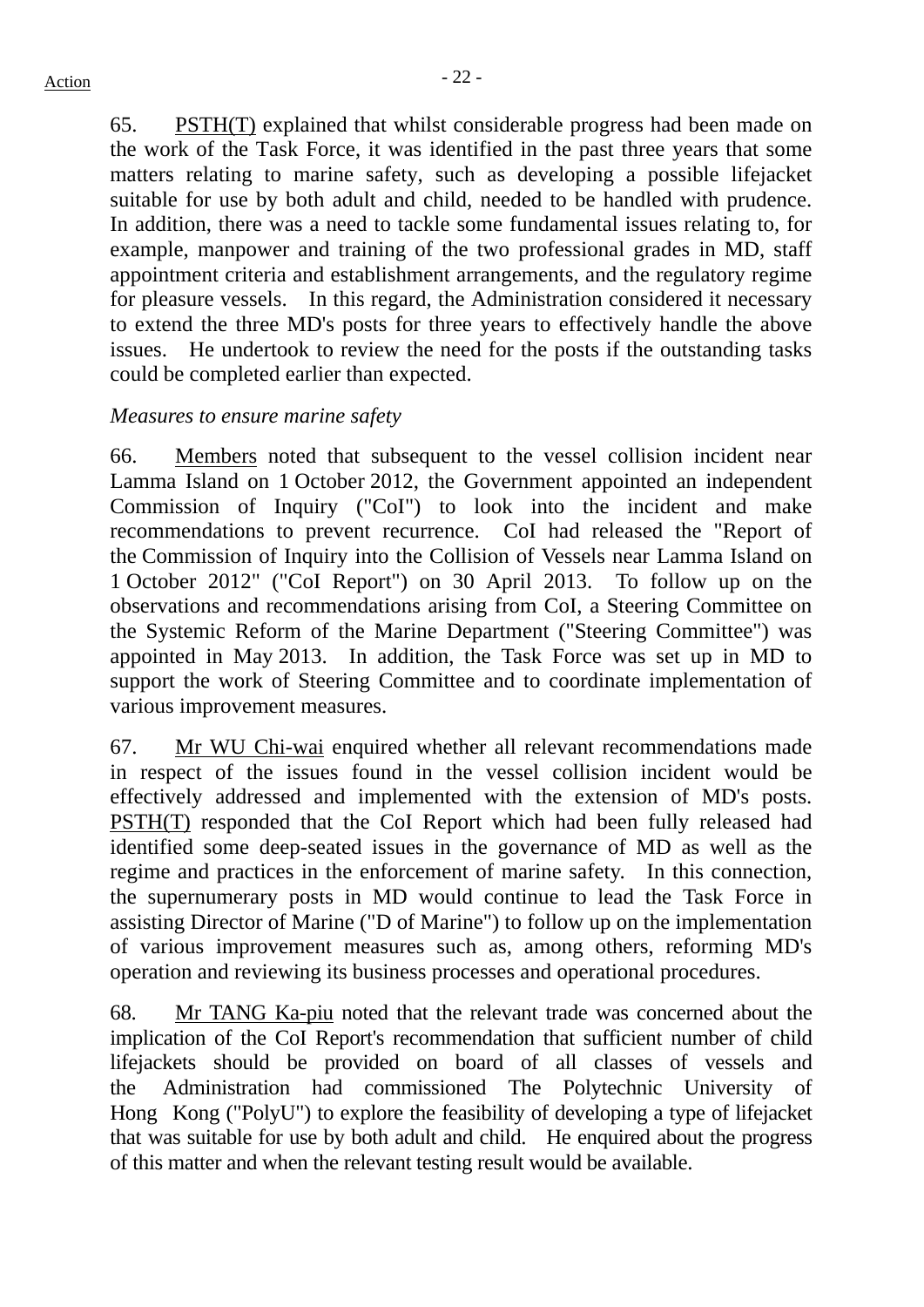69. D of Marine replied that PolyU had produced a prototype of the lifejacket as commissioned by the Administration. It was working to test the prototype in a rigorous manner to ensure that it complied with the relevant international safety standards for use on local vessels in Hong Kong. The testing was still in progress as it involved many technical issues and the use of different materials. The Administration was closely monitoring the development and would announce the testing result as soon as it was available.

# *Promotional prospects of MD professional grades*

70. Mr TANG Ka-piu expressed concern on the promotional prospects of the professional grades in MD given that the posts of Deputy Director ("DD") under the present staffing proposal and D of Marine were both filled by Administrative Officers ("AOs").

71. In response, PSTH(T) explained that in addition to the supernumerary DD post in question, there was an existing permanent DD post in MD being filled by a professional officer. He also assured members that although the post of D of Marine was currently taken up by an AO, the long term arrangement was for it to be filled by MD's professional grade officer.

# Conclusion

72. In conclusion, the Chairman said that members in general supported the submission of the staffing proposal to the Establishment Subcommittee for consideration.

# **VIII. Staffing proposal to strengthen senior management in Civil Aviation Department**

- $(LC$  Paper No.  $CB(4)483/15-16(08)$  Administration's paper on staffing proposal to strengthen senior management of the Civil Aviation Department
- LC Paper No.  $CB(4)483/15-16(09)$  Paper on staffing proposal to strengthen senior management in Civil Aviation Department prepared by the Legislative Council Secretariat (background brief))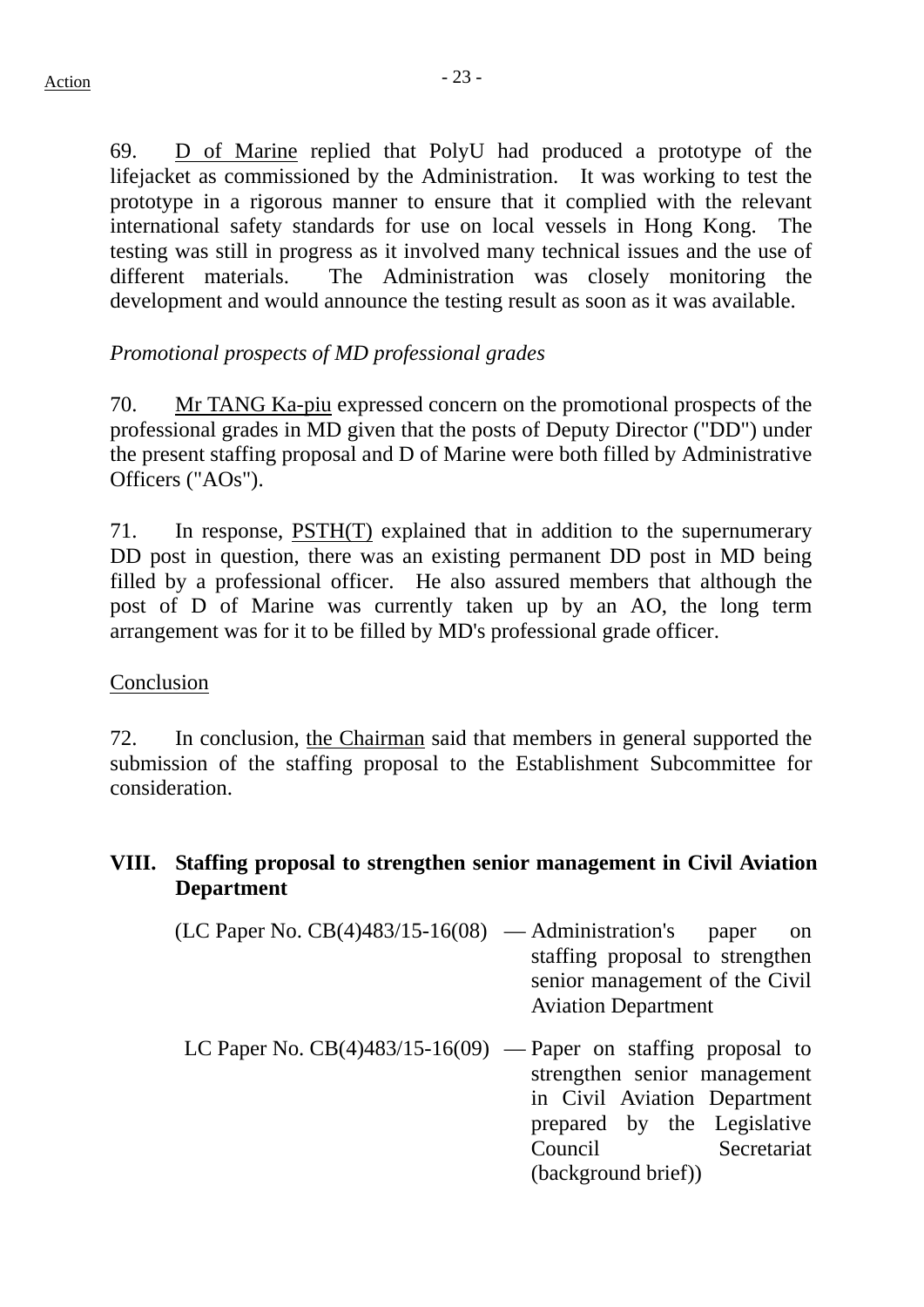# Presentation by the Administration

73. At the invitation of the Chairman, PSTH(T) briefed members on the staffing proposal to create a supernumerary AO Staff Grade B post in the Civil Aviation Department ("CAD"), to be designated as Deputy Director-General of Civil Aviation ("DDGCA")(2), for three years with immediate effect upon approval of the Finance Committee, to strengthen the capability of the senior management of CAD in taking forward various key projects and, generally, in administrative control and management. The key projects included the replacement of the existing air traffic control ("ATC") system, implementation of aviation-related legislative amendments, assisting the Airport Authority Hong Kong ("AAHK") in establishing a civil aviation academy, providing support in respect of the development of the Three-Runway System ("3RS") at the Hong Kong International Airport and overseeing the manpower planning of CAD. This proposal could allow the existing DDGCA to focus on project management, as well as the operational and engineering aspects of the project. Further details of the proposal were set out in the Administration's paper (LC Paper No. CB(4)483/15-16(08)).

# Discussion

# *Job duties of the new DDGCA*

74. Mr TANG Ka-piu expressed support for the staffing proposal as it could strengthen the manpower resources of CAD. Noting that the new DDGCA would be required to strengthen administrative supervision on CAD, he sought details of the work. PSTH(T) replied that the new DDGCA would be responsible for assisting the Director-General of Civil Aviation ("DGCA") in providing administrative supervision on CAD's daily work, including administrative management, resources planning and application, and manpower deployment and development.

75. Mr WU Chi-wai noted that the Legislative Council Public Accounts Committee had, in respect of the Audit Commission's reviews on the provision of office accommodation and facilities in the new CAD Headquarters and on CAD's administration of ATC and related services, urged THB to step up its supervisory role to ensure the effective implementation of major projects by CAD in future. He expressed concern about how the new DDGCA working under DGCA could exercise this function and report to THB effectively.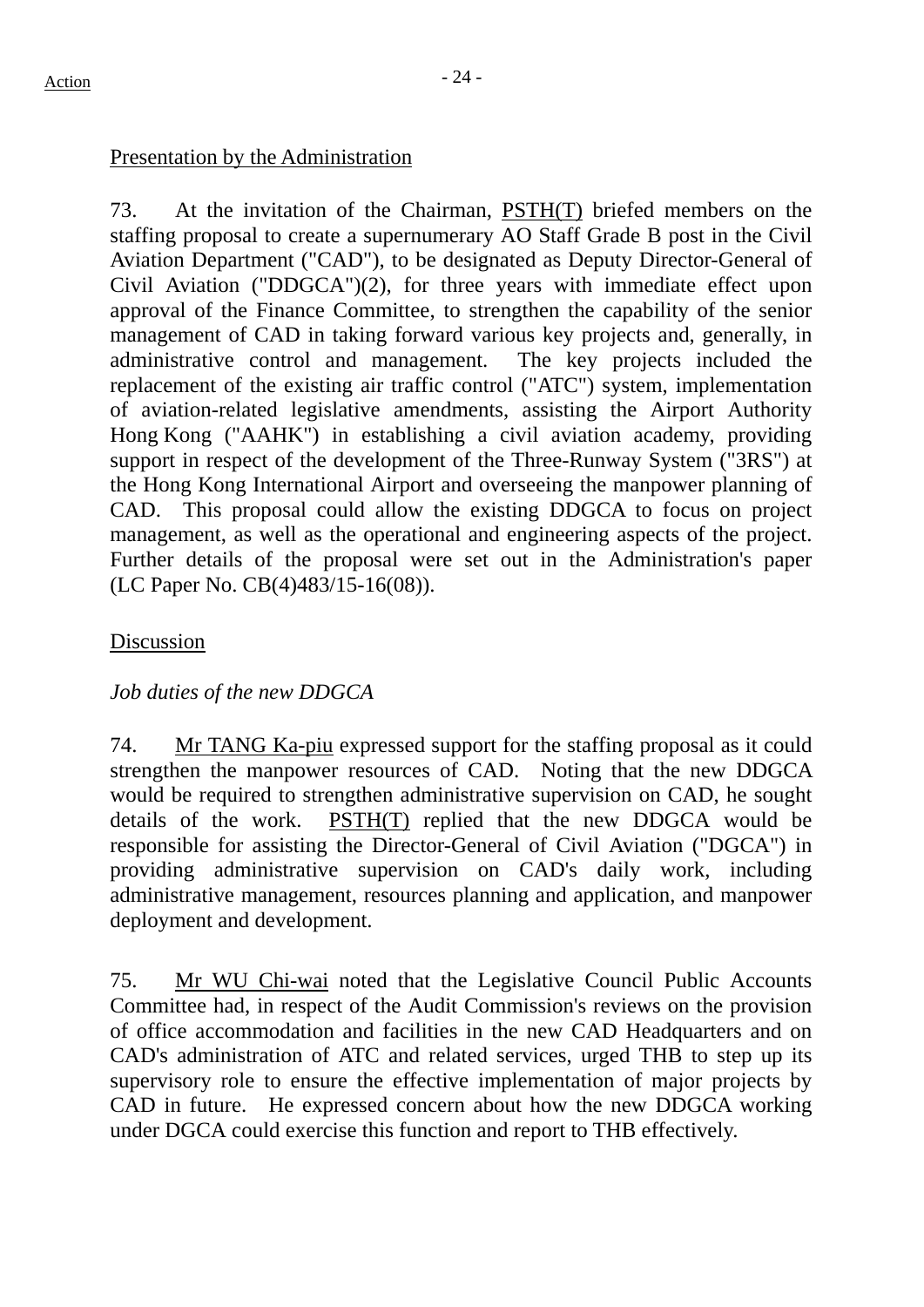76. PSTH(T) explained that similar to the working relation between other bureaus and their subordinate departments, the senior officials from THB and CAD would meet regularly to review matters under the latter's purview. In addition, Government officials were both collectively and individually accountable to the public.

77. Mr WU Chi-wai enquired further if CAD had currently implemented any internal audit system. PSTH(T) responded that an internal audit system had been in place in CAD which was currently overseen by the existing DDGCA. If the new DDGCA post was created, there would be a clear demarcation of responsibility as the new post would take up this area of work as well as other duties mentioned in the Administration's paper.

# *Deployment of AO to fill the post*

78. Mr TANG Ka-piu noted that the posts of DGCA and the existing DDGCA had been filled by professional staff of CAD. In addition, in light of the coming replacement of ATC system, CAD was in need of more professional support and it had engaged an independent consultant to warrant the system safety and operational and staff readiness. In this regard, he expressed concern if the AO to be deployed to fill this new post would have the technical capability to provide support for the ATC project.

79. In response, PSTH(T) stressed that the ATC system replacement was a professional and technical project which would be the responsibility of CAD's professional staff under the leadership of DGCA and the existing DDGCA. Nonetheless, to ensure smooth running of the new system, such project would also require substantial co-ordination and administrative work, including resource and manpower deployment and development for the system operation, reporting to the Legislative Council and THB, and communication with stakeholders and media on project progress, etc. The proposed new DDGCA was created to take up such administrative duties as appropriate.

80. Sharing Mr TANG's concern, Mr YIU Si-wing considered that given the non-professional background of the new DDGCA, it might not be suitable for the new post to oversee the Air Services and Safety Management Division ("ASMD"). He also asked whether the existing or the new DDGCA would follow up with the 3RS project.

81. DGCA explained that various offices, including the Training and Development Office and the Air Traffic Management Standards Office ("ATMSO"), were under ASMD. Under this organizational setup, the new DDGCA could make best use of the resources and expertise under ASMD in